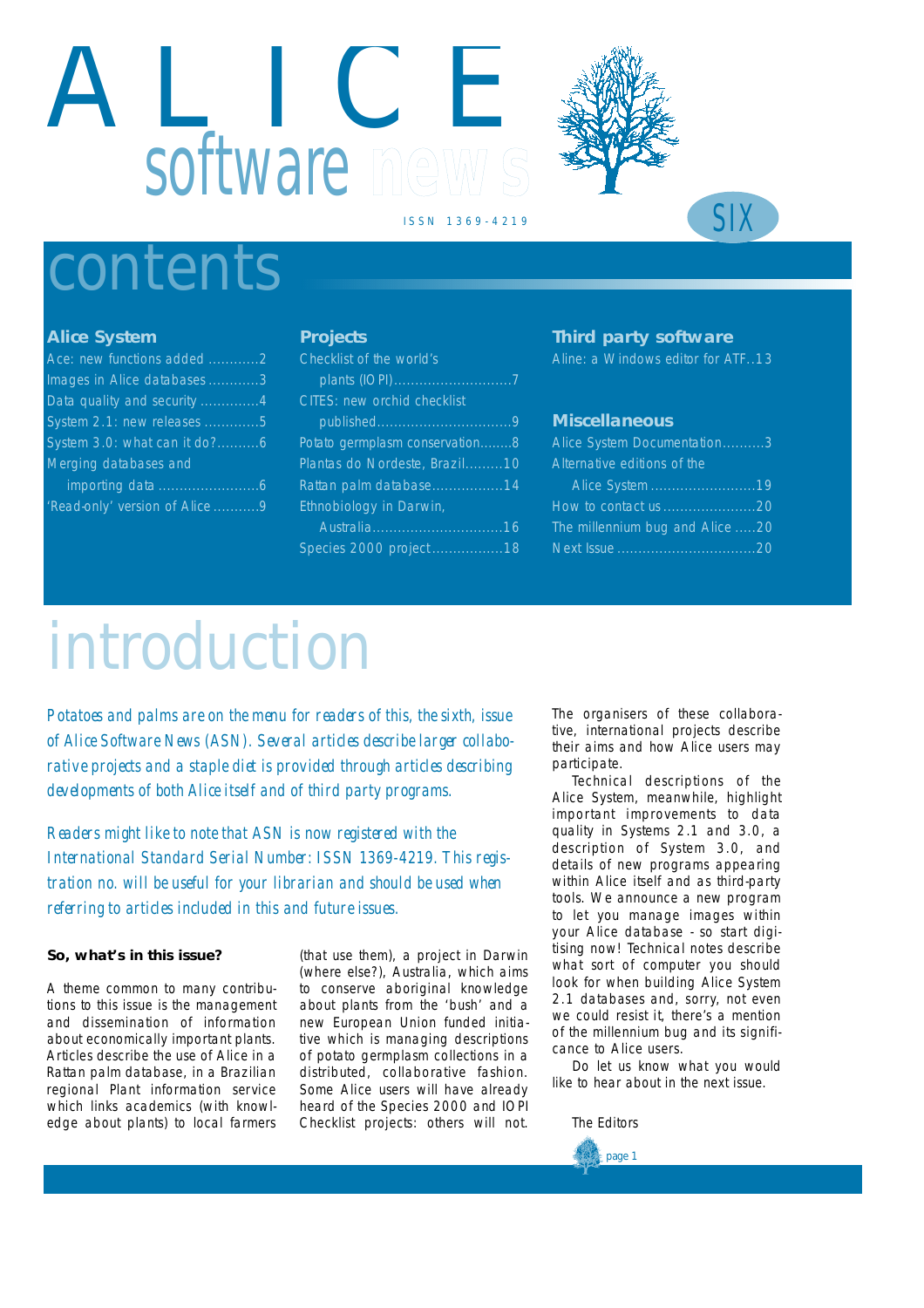## ALICE SYSTEMS PROGRESS

## **Improvements to** *Ace*

*Ace* is the new data entry and data editor program in Systems 2.1 and 3.0. It replaces the *Alice*, *Atext* and *Nview* programs found in System 2.0. When we first released *Ace,* it already did much more than all of these older programs put together (see last issue of ASN). Since we released System 2.1, however, many new features have been added to *Ace* and are available in both Systems.

Some of these improvements are listed here (see below).

Adding so many new functions to *Ace* made it memory hungry. Various users also requested that we separate more clearly:

- tasks involved in setting up and designing a database (carried out by the project leader)
- tasks associated with entering

data (commonly carried out by project staff, students etc.).

These parallel pressures led to the subdivision of *Ace* into two programs: Ace\_designer and Ace\_builder. We can draw a parallel between building databases and building houses - the former is a tool for use by the architect while the latter is for use by carpenters, bricklayers and plumbers.

## **Improvements to Ace since release in 1997**

## **SYSTEM-WIDE**

### **Users can**

- view reports generated by *Ace* using the 'F4' key from any menu
- import and edit the text for database credits
- set prompts 'on' or 'off' to confirm data entry. These case be set for each datatype independently.
- set 'on' or 'off', again for each datatype independently, prompts to remind you to attach citations to each new data entry.

#### *Ace*

- marks databases as 'unhealthy' when operations which involve entering or changing data do not complete successfully ('transaction monitoring' - see article on data quality and security).
- does not allow you to open databases previously marked 'unhealthy'.

### **NAMES & TAXA**

#### **Users can**

- count/view/write those scientific names which contain a particular name element (authority or epithet).
- assign taxa to an <unknown> higher taxon.
- view either ALL names retrieved so far in a search, or ONLY those names of the current rank. This makes it easier to select taxa which have no subtaxa.
- select and work with an existing homonym as well as reviewing its synonymy and citations.
- select taxa directly from Recall Taxon menu.
- display taxonomic ranks in hierarchical order in all browse windows.

#### *Ace*

- uses an improved name sorting algorithm.
- has enhanced defences against the unexpected or illegal creation of homonyms when editing name dictionaries.

## **D ATA SOURCES**

#### **Users can**

- count how many times an individual data source is cited and where.
- access the data source editor whilst entering data for taxa.
- sort and select data sources on a combined index of author+title as well as on the title etc. alone.

## **DESCRIPTORS & TAXON DESCRIPTIONS**

#### **Users can**

- reorder and insert states in the definitions of ordered descriptors.
- obtain improved descriptor statistics reports.
- count/view/write taxon records for a particular descriptor or state
- count/view/write taxon records for a particular value for other data classes (e.g. a place or a use).

## **TEXT INFORMATION**

#### *Ace*

- generates structured notes automatically for ALL operations that change names or taxa (e.g. add synonym, edit name, change taxon status, delete name, change preferred name etc.).
- supports foreign languages for notes.
- allows users to select default text editors from menus.
- includes free text descriptions within taxon reports.

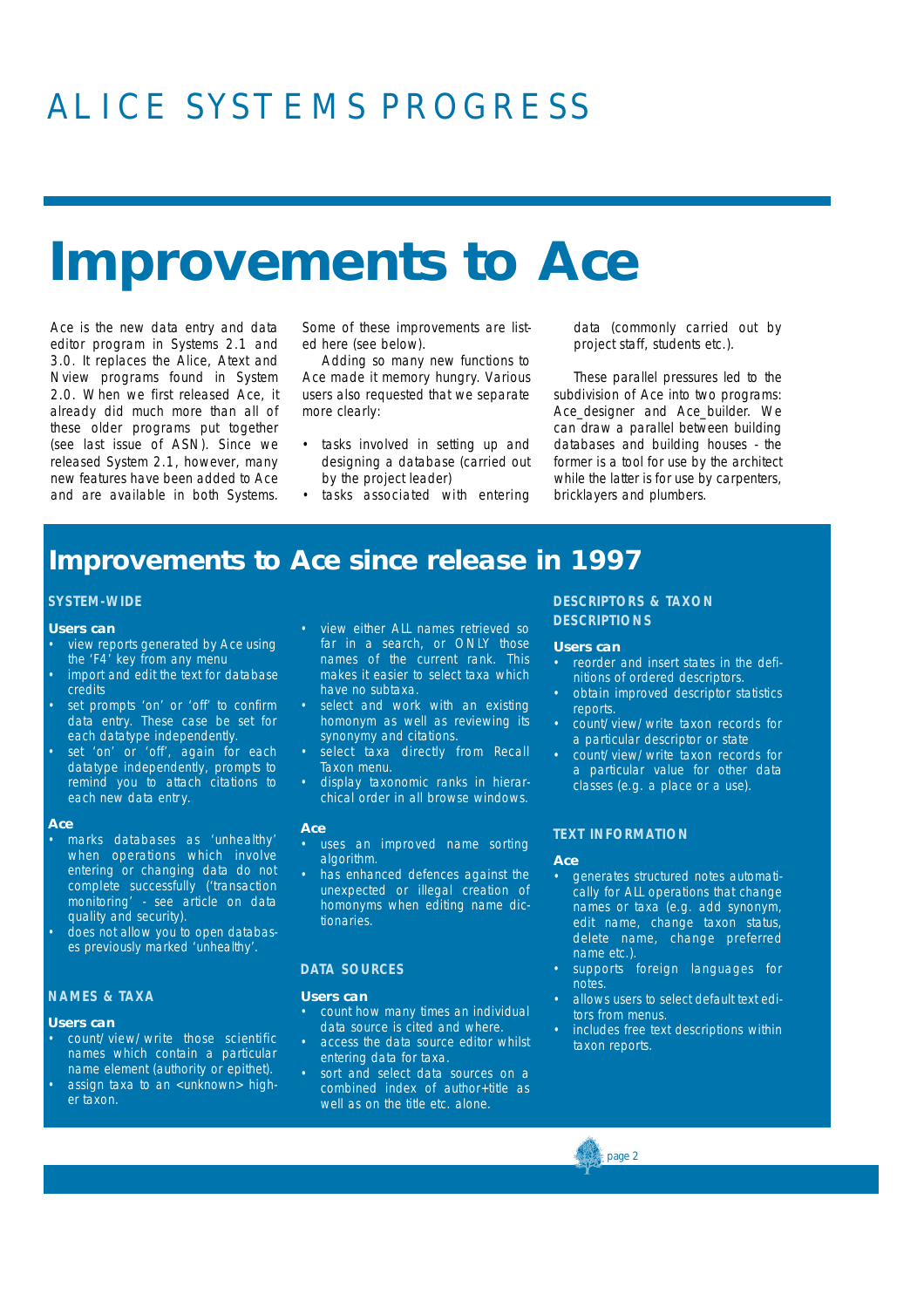# **Images**  in Alice databases

AliceWeb users can already include a number of images of each taxon in the HTML pages that AliceWeb generates from an Alice database. Eduardo Dalcin (see ASN issue 5) developed a special tool *to associate images with particular taxa, for this purpose. This works well, but maintaining these taxon/image links can be a frustrating experience for those with lots of images and/or taxa. It would be far simpler to store and manage them within your Alice database. AliceWeb and the Alice System are being modified to facilitate management and publication of images.*

## **A NEW PROGRAM**

We are developing a new program, as part of the Alice System, which will manage images within Alice databases. The program, planned for release in the last quarter of 1998, will be the first to use the new Alice graphical user interface (GUI) being developed for the whole System. This first release of the program will let you:

- find and view selected images.
- look up and select taxa using their preferred names.
- associate an image with a selected taxon.
- view or delete images for a selected taxon.

We have yet to decide upon the name for this program. Any suggestions (well almost any) are welcome and

## NEW USER GUIDE AVAILABLE FOR **A C E**



User-Guides for *Ace* now exist for use with both Systems 2.1 and 3.0. The guides document *Ace* as it was released last year and we are treating this as a draft publication. We will incorporate in the final publication additions necessary to reflect the development of *Ace* and changes in response to users' reactions.

The Guide is large! 18 chapters are presented in two volumes in the same format (A5) as was used in our previous Guides. It is available, free of charge, to all registered users of System 2.1 and 3.0. Copies are also available electronically for anyone prepared to give us feedback to help improve the final version.

we will announce its name in the next issue of ASN.

## **HOW CAN YOU PREPARE?**

If you wish to use images in your Alice database and publications you can now begin the task of collating, digitising, sorting and documenting the images you wish to include. You can store your images in any one of the standard image formats (\*.jpg, \*.gif for example).

## **FUTURE DEVELOPMENTS**

Subsequent releases of this new program will provide:

- full nomenclatural lookup with synonym cross referencing
- an illustrated glossary enabling images to be attached to descriptor state definitions (e.g. 'obovate' or 'pedunculate')
- illustrated dictionaries enabling images to be attached to economic importance, or habitats etc. (e.g. 'thatched roof')
- illustrated taxon descriptions enabling images to be attached to individual observations of taxa ('leaf shape for species X' or 'Wing pattern for species Y').

## **BEYOND IMAGES**

page 3

A very similar approach can be taken for the storage of other kinds of information (for example sounds, e.g. bird song, documents and web links) and we would like to hear from any readers that are interested in storing such kinds of information.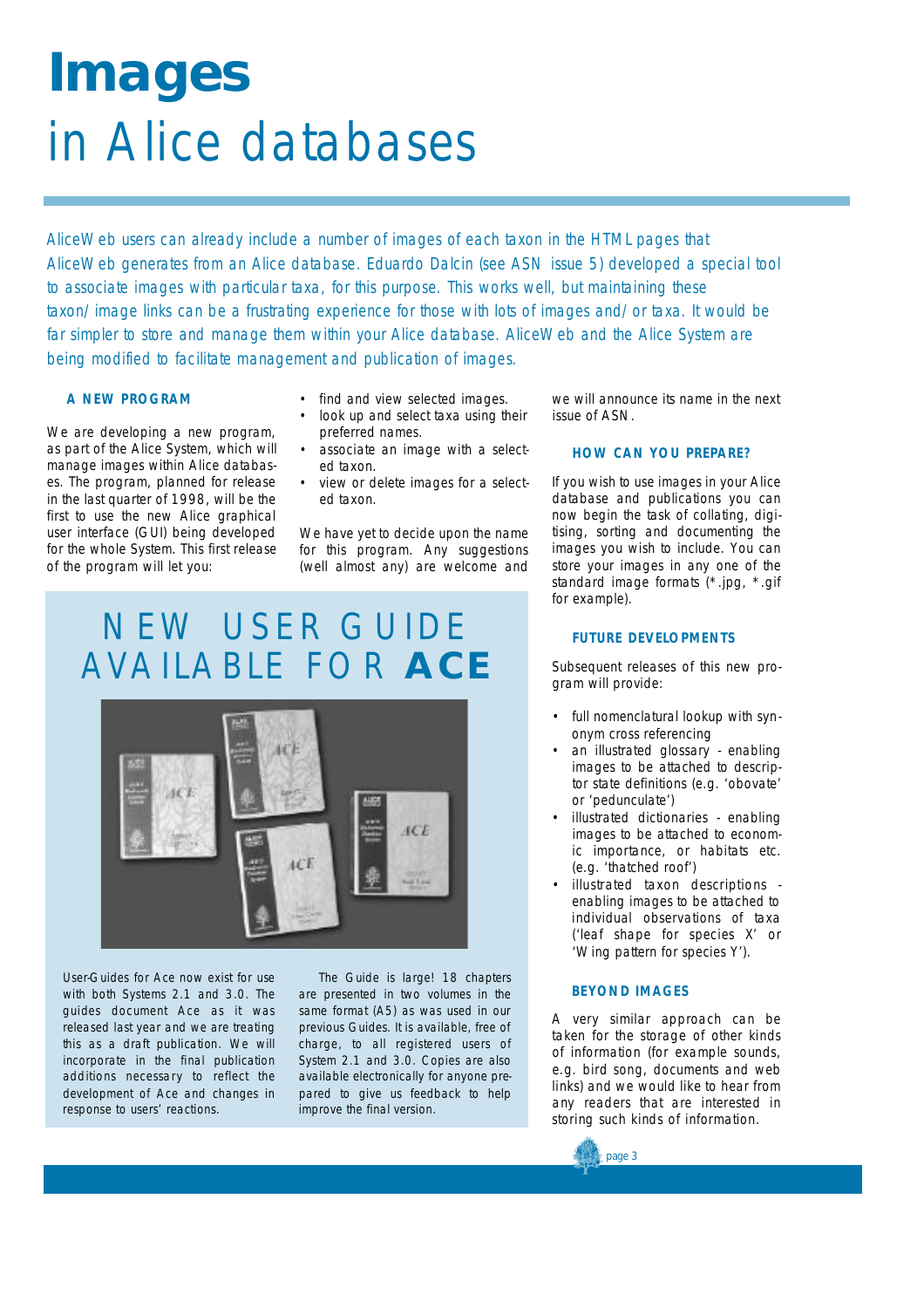## ALICE SYSTEMS PROGRESS

## **Improving data quality and set**

## **QUALITY ASSURANCE AT D ATA ENTRY**

*Ace* has been more rigorously tested than all previous program releases. All known bugs in System 2.0 have been fixed. *Ace* incorporates more data validation checks than its predecessor in System 2.0.

## **ALICE ON NETWORKS**

Alice Systems 2.1/3.0 can be used with 100% confidence to access databases held on networked server. Once opened by an Alice program, a database is automatically locked to protect against simultaneous, and potentially damaging, access by others. Anyone attempting to access a locked database is told that the database is in use and 'who' is using it.

## **ALICE IN MULTI-TASKING ENVIRONMENTS**

More than one Alice program can also be run safely in multi-tasking environments like Windows 3.1, Windows 95/NT, and OS/2.

### **'TRANSACTION MONITORING'**

Transaction monitoring has been implemented with the release of Alice System 2.1. A transaction is any attempt to add or modify information in an Alice database. Transactions can fail for many reasons, including power, hardware or software failure or even in changes to the way a computer is configured. Failure to complete a transaction can compromise database integrity. Alice System 2.1 programs detect such failures and, when they occur, prevent users from accessing a database until a full check of its health has been carried out using *Amie*.

Transaction monitoring has several benefits for users. Particularly impor-

*Data quality has always been one of the Alice System's major strengths. Systems 2.1 and 3.0 have significant new features and new programs which reinforce this tradition, further improving the reliability and long-term security of your data. Both Systems are built upon a more sophisticated* data structure which supports *these improvements in data integrity as well as many other new features.*

tant is the protection it affords of a user's investment in their data. Since potential problems are detected early, enforced use of Amie can prevent the creation of secondary errors that might occur if a user attempted to modify or add data to an unhealthy database.

### 'DATABASE HEALTH'

*Amie* first checks that all rules for relational databases are properly followed, including referential integrity, then checks that all logical and biological rules that must be followed in Alice databases are properly applied. To be healthy, a database must satisfy both sets of rules.

## **A COMPREHENSIVE REWRITE OF AMIE FOR SYSTEM 2.1**

*Amie* is used to check database health, reporting and, where possible, fixing errors, to warn of potential problems, to re-index databases and

to physically remove unused or previously deleted records. In the right hands, *Amie for System 2.0* is a highly flexible tool for testing and fixing problems with either an entire Alice 2.0 database or for particular data types. Users can decide what tests are carried out and the order in which they are done. Many users, however, found this flexibility confusing and expressed the desire for an easier-touse program.

*Amie for System 2.1* is simpler in use than its predecessor. The new program requires little user interaction and has far fewer menu options. This version undertakes even more data validation tests than before. As before, *Amie* tests for, reports and then fixes errors. Wherever practical, the fixing of errors is automated. A health check is invoked automatically if another application has marked a database as unhealthy. In exceptional circumstances Amie may not be able to fix all the errors it detects. In these cases it may be possible to return the database to Alice Software for repair .

### **AMIE FOR SYSTEM 2.1 HAS:**

- *improved database integrity testing;*
- *data recovery in the event of a failure during a session with Amie (see below);*
- *improved reporting;*
- *data compression options: 'pack', 'trim' and 'zap' for each data type independently.*

*a ) 'pack' physically removes data records deleted by an Ace user;*

*b) 'trim' removes all those entries in a particular Alice dictionary which have not been recorded for any taxa at all;* 

*c) 'zap' deletes all the entries in a particular dictionary and all records in its associated data*

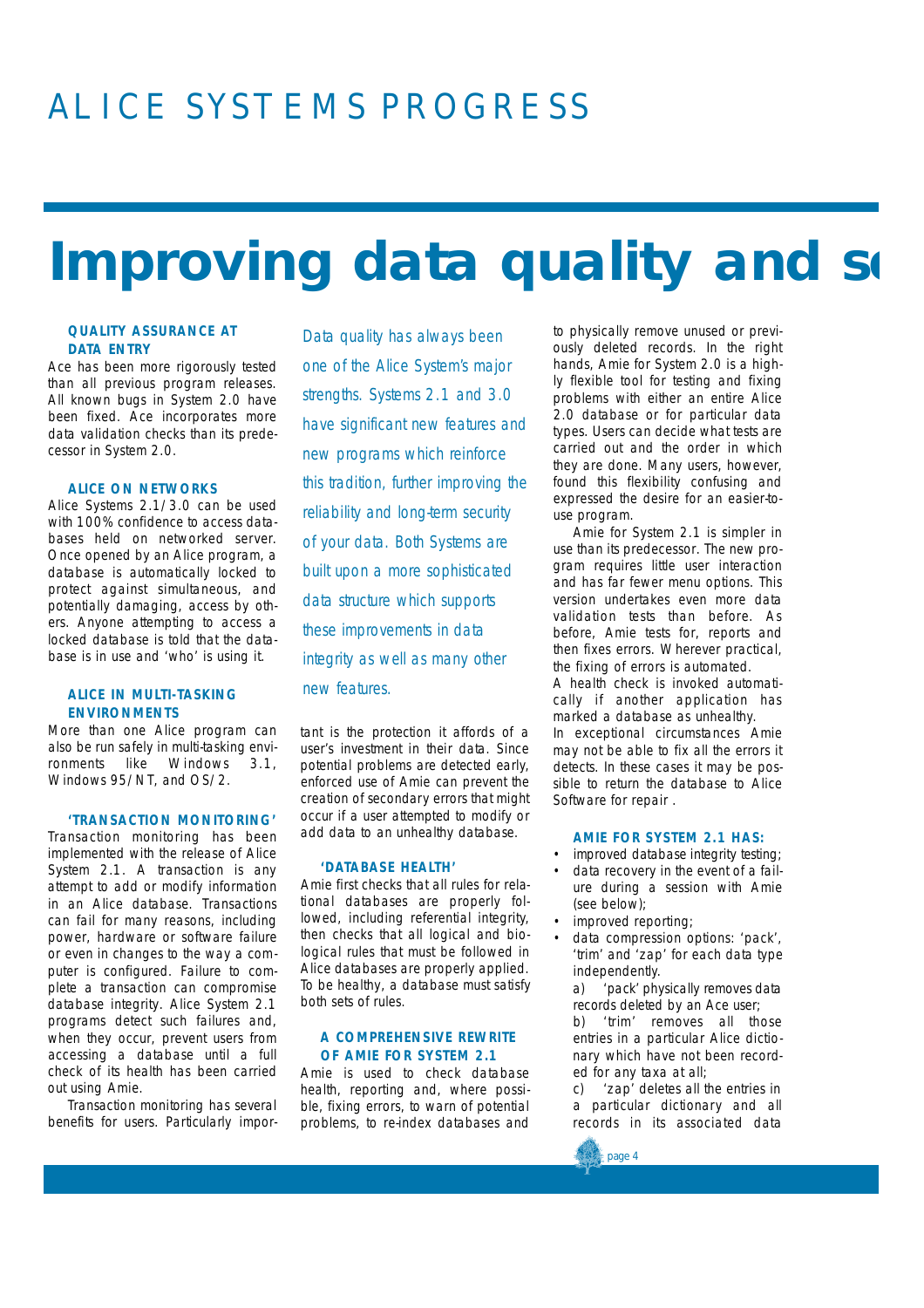## **ecurity**

*tables regardless of whether data have been previously recorded for taxa or not;*

*A future release of* Amie for System 2.1 *will allow users to create and manage databases archives.*

## **HOW WILL YOU USE AMIE?**

*T*he new functionality and simplified interface means that you will use *Amie* in a different way. Instead of using Amie, from time to time and only to report on one particular aspect of your data, you will now typically use *Amie* overnight regularly to automatically complete a health check, run all maintenance tasks and to generate a report of what has been found and what has been done.

## **D ATABASE RECOVERY**

Amie implements a new feature, 'database recovery', to guarantee against data loss. Each time that *Amie* begins work with a database, it automatically makes a copy of the original data. If, for any reason, a maintenance task fails, *Amie* recovers the saved copy of your database.

### **A NEW VERSION OF DBUPDATE**

*Dbupdate* converts an Alice 2.0 database for use with Systems 2.1 or 3.0 and System 2.1 databases for use with System 3.0. *Dbupdate* does not reverse this process: it cannot convert System 3.0 databases to System 2.1 for example. To prevent the inheritance of errors from older databases, the new version of *Dbupdate,* by labelling newly converted databases as 'unhealthy', forces a heath check to be done by *Amie*.

## **System 2.1: releases**

*As announced in the last issue of ASN, formal release and controlled distribution of Alice System 2.1 began in 1997. In this issue of ASN, based upon the experience of early users of the new system, we propose the computer and operating system requirements for running System 2.1 (see page xxx).*

Users migrating from System 2.0 have had varied experiences upgrading their System 2.0 databases. Some databases only required processing using *Dbupdate*, others required further processing using *Amie* reflecting the more exacting data integrity demands of System 2.1. These improvements are described in more detail on page xxx.

For advice on how to upgrade your database contact Alice Software.

We have significantly improved the new data entry and data editor program, *Ace*, has been upgraded (see page xxx). With release 8 *Ace* has been into two separate programs: *Ace\_builder* and *Ace\_designer*.

## **System 2.1 releases**

| Release               | <b>Description</b>                                                                                                                               | Date             |
|-----------------------|--------------------------------------------------------------------------------------------------------------------------------------------------|------------------|
| 1.                    | First test version for use by Alice Software                                                                                                     | Oct 1996         |
| $\mathcal{P}_{\cdot}$ | Second test version for use by Alice Software                                                                                                    | Dec 1996         |
| 3.                    | Single user version of System 2.1 for users.                                                                                                     | Apr 1997         |
| 4.                    | Multi-user version with transaction monitoring.                                                                                                  | Jun 1997         |
| 5.                    | Improved text management and descriptor<br>editor.                                                                                               | Jul 1997         |
| 6.                    | Maintenance release                                                                                                                              | Sep 1997         |
| 7 <sub>1</sub>        | Improved query engine and query history<br>manager for all programs. New version of<br>name management module in Ace.                            | Oct 1997         |
| 8.                    | Ace.split into "database design" and "data<br>entry" programs. First release of Amie.                                                            | April 1998       |
| 9.                    | New report formats in Ace.and Awrite<br>with improved flexibility and more consistent<br>listing of scientific names. Second release<br>of Amie. | <b>July 1998</b> |
| 10.                   | Maintenance release. Year 2000 compliant<br>version of system 2.1/3.0. Third Amie release.                                                       | Dec. 1998        |

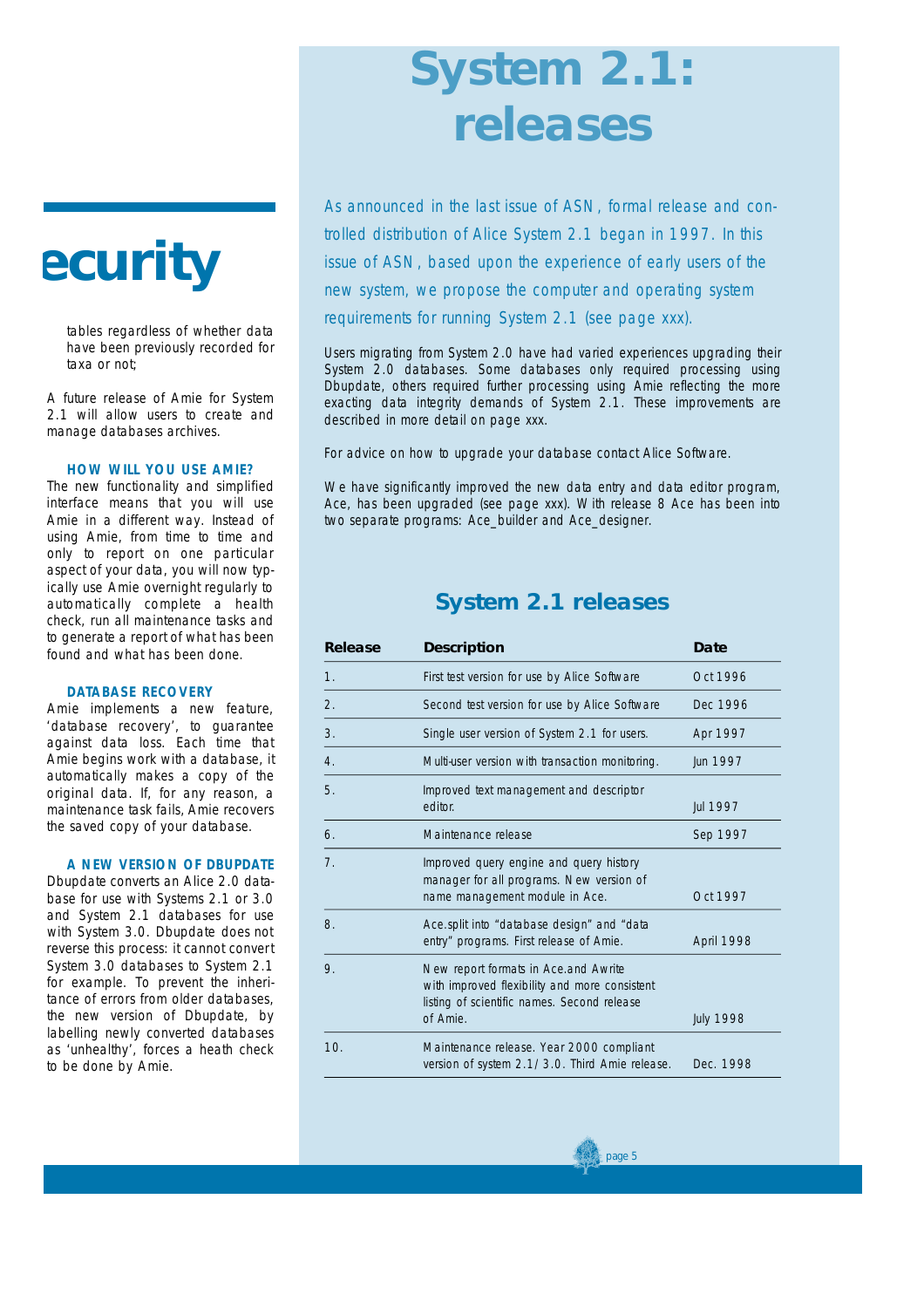## **Alice System 3.0: Progress and overview**

*What are the differences between Alice System 2.0 and Alice System 3.0? The answer is many if you work with infraspecific taxa.*

Alice System 3.0 supports:

- Nine rather than four taxonomic ranks
- Informal ranks, such as 'cultivar' or 'cultivar group'
- Accessions or specimens below the 'lowest' taxonomic rank
- Two new classes of taxon: 'informal' and 'unidentified'
- alternative flavours of taxonomic system. It can be modified to allow for different conventions for taxonomic ranks. *Brassica* crops for example, use 'convarietas' and 'varietas' while in *Allium* 'cultivar group' is used instead.

System 3.0 is designed to be of use to those who wish to build databases containing descriptive information about infraspecific taxa. It is particularly useful, therefore, to those storing descriptions of cultivated plants, such as cultivar registration authorities, gene banks, horticulturists, plant breeders and garden plant specialists.

System 3.0 supports the more rigorous demands of the formal zoological and botanical nomenclatural codes at the upper taxonomic ranks while being more relaxed about the names used for 'informal' taxa at lower ranks, typically at the cultivar level. You can work with taxa of formal or informal rank together in one database and can switch quite easily between them. Data entry can be adjusted to avoid repetition when entering names (repeated entry of the species name in a database of crop cultivars for example).

System 3.0 allows accessions/specimens to be entered and associated with existing taxa in the database or

classed as 'unidentified'. Descriptive data can be entered for accessions.

These developments required a considerable revision in the underlying Alice data model and changes to the interfaces for generating queries, writing reports and exporting data. The latter opens up the exciting potential for users of the system to take advantage of other tools, such as online identification and automatic key generation.

Two significant omissions from Alice System 3.0 currently are the *Sam tool kit*, for data import and for combining databases, and the *AliceWeb* hypertext publication tool.

Development of Alice System 3.0 arose from a particular request from a

collaborative project between the cultivar registration section of the Scottish Agricultural Science Agency based in Edinburgh and the vegetable gene bank at Horticulture Research<br>International, in Wellesbourne, International, in Wellesbourne, England. Their purpose was to produce a database of descriptions for cultivars and accessions of *Allium*. The potential for using the modified system to manage descriptions for other species was recognised early during the life of the project. System 3.0 is now being used to store official descriptions for potatoes in a European Potato Cultivar Database project (see separate article) and a celery database.

## **M e rging databases**  and importing data

*Sam* was the program used to merge System 2.0 databases and import data into a System 2.0 database. The program incorporated all of the necessary functionality within one program so that a database administrator need use only one program. Experience proved, however, that there were several disadvantages to this approach:

- Database administrators were less aware of the actual steps involved and their consequences;
- The database administratorÕs had less opportunity to intercede, influence the process or control reporting levels;
- Only more technically minded users felt comfortable using Sam;
- The functionality was not available for more general use;

In System 2.1 a *Sam tool kit* replaces the single program in System 2.0. The kit, which is still being developed, consists of a number of smaller tools. The complete tool kit still offers the necessary functionality for importing data or merging databases. Database administratorÕs can take a more flexible approach to the processing sequence for database merging, using the new tool kit. The tools are also of use to many Alice users, not just those interested in merging databases. For example, one tool, the database comparison engine, detects and reports differences between any two Alice databases.

A fuller description of the tool kit will be featured in a future issue of Alice Software News.

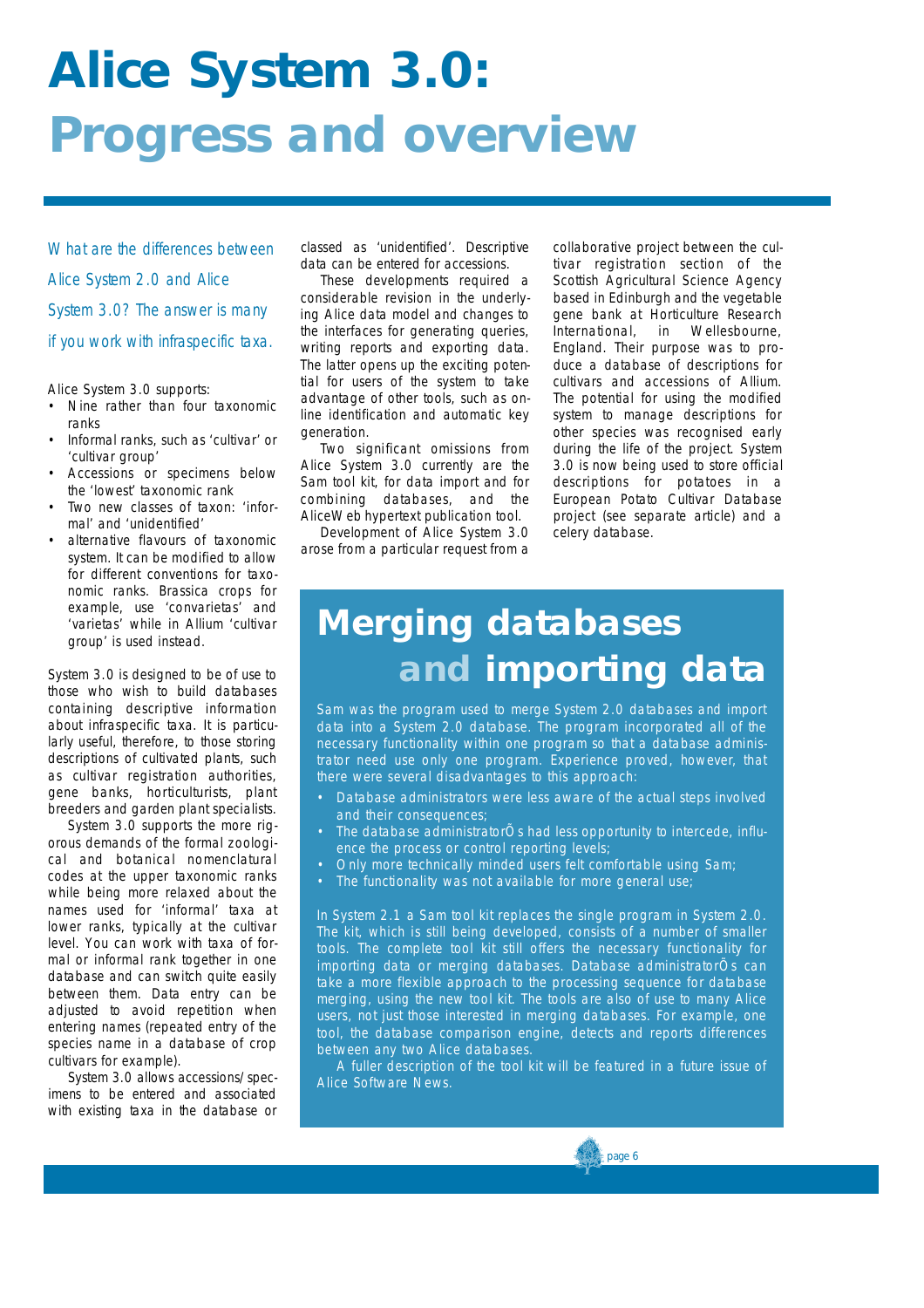## **Global Plant Checklist**

The diverse users of plants and their products around the world need a reliable, unified inventory of plant species. IOPI (the International Organization for Plant Information) aims to provide this with the Global Plant Checklist, initially covering the estimated 300,000 species of vascular plants.

The Checklist is a partner in the Species 2000 project, which aims to provide a central access point to all such global species databases. In addition, the Checklist is working closely with the Species Plantarum (SP): World Flora Project of IOPI, so that the names and distributional data gathered by contributors to the SP will be included in the Checklist, and links will be provided from the Checklist to the species'

treatments in SP.

The full Checklist database will have a distributed structure, so that data on plant families will be held at different sites around the world, and edited and maintained there by the relevant group of botanical specialists. These elements of distribution and specialist-editing are central to the IOPI Checklist concept. However, funding limitations have not allowed us to implement those elements yet.

A more limited, provi-

sional Checklist has been on-line for over a year, through the IOPI home page at http://iopi.csu.edu.au/iopi/. This is the first implementation of the `potential taxon concept', which is central to the IOPI data model - discussed by Walter Berendsohn in Taxon 44: 207-212 (1995) and Taxon 46: 283- 309 (1997). This is a ground-breaking attempt to deal with all the complexities of botanical nomenclature. It is particularly important for names that have been misapplied, so that, for example, a species name `sensu Joe Bloggs' or `sensu Flora of Brobdignag', together with any associated data, can be assigned to the relevant taxon in the Checklist. This will be invaluable in sorting out common problems such as confused geographic distributions for taxa whose names have been misapplied or where a single species has been split into two or more taxa.

The provisional Checklist is already proving useful, both to enquirers and as a demonstration of the Checklist concept to potential sponsors, despite being incomplete in its world coverage and with limited botanical editing so far. We are adding existing electronic datasets (both regional and taxonomically based in scope), and aim to edit them botanically to unify all information for a particular taxon. Shortage of funding means progress is slow, particularly with implementing botanical editing of data. So far, regional

ing will proceed slowly. We expect this editing tool in 1998.

Future plans include

- finding funds to extend this provisional Checklist
- making the Checklist a distributed database with live links to original datasets, such as the ILDIS legume database
- developing a user-access module for easy editing of Checklist data by botanists
- providing alternative classifications for groups whose status or composition are not yet clarified
- links to other plant data, such as descriptions, illustrations, chemical constituents, regional treatments.
- finding funds to help holders of

non-electronic datasets convert them to electronic form.

ALICE-users can contribute to this co-operative effort by the botanical community by making their plant datasets available, whether these are geographically or taxonomically based. Currently this entails sending the data for incorporation in the provisional Checklist. The suggested format for doing this is given on the Checklist home page.

Once the Checklist is fully operational, live links will be possible to those ALICE databases that are connected to the Web.

This project has had input from more than 40 individual or institutional members in 27 countries. It depends on its members for success, and I invite ALICE-users to swell those numbers.

## **Karen Wilson**

**Convener of IOPI Global Plant Checklist Committee Royal Botanic Gardens, Mrs Macquaries Road SYDNEY NSW 2000 AUSTRALIA karen@rbgsyd.gov.au**



datasets have been added for Australia, Europe, North America north of Mexico, and Peru, and family datasets for Casuarinaceae and Magnoliaceae. Various other datasets await incorporation.

Data in the Checklist is classified as being at one of three levels, depending on the extent of botanical editing by the relevant botanical coordinators: (1) Source datasets (the data shown as received from the dataset custodian); (2) Partly coordinated/edited; and (3) Fully coordinated. For an example of an edited entry in the provisional Checklist, look at *Casuarina equisetifolia*. However, until a data-editing tool has been written, botanical edit-

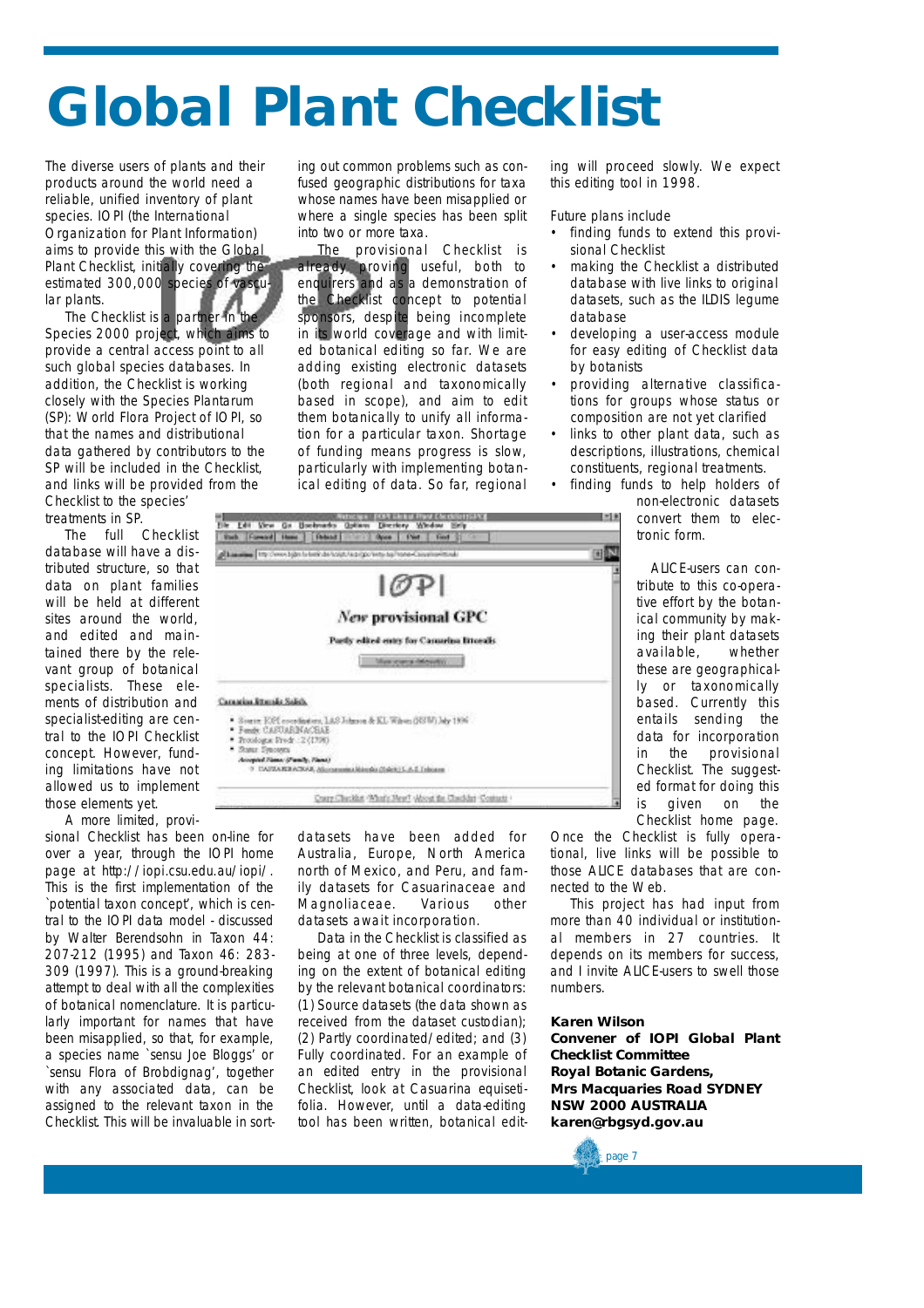## **Conservation of**  PotatoGenetic Resources in E

*The potato (Solanum tuberosum L.) is the most important root crop of cool temperate regions and on a world scale, ranks as the* fourth major crop after wheat, rice and maize. The genetic varia*tion of the species is narrowly based. To exploit this resource fully, researchers require access not only to the germplasm but also all the information associated with it.*

## **THE CONSERVATION, CHARACTERISATION AND USE OF POTATO CULTIVARS**

The primary purpose of a European Union funded project on "The conservation, characterisation and utilisation of secondary potato cultivars for ecological production" is to increase the knowledge about what germplasm is available, and to encourage the use of this information by making it available to plant breeders and others. The main project comprises two sub-projects, the first concentrating on species of *Solanum* the second on cultivars and breeder's lines of *Solanum tuberosum* L. Twenty-five institutes from fifteen European countries are collaborating in the second sub-project, which started in 1996 and is due to be complete in 2000. Each participating institute is supplying descriptions of the potato germ plasm held in their collections. These are being collated in an Alice System 3.0 database and a copy of this central database is being returned to each participant. The collation, verification, presentation and dissemination of this information are being carried out by the Scottish Agricultural Science Agency (SASA), based in Edinburgh, Scotland. It has been agreed that SASA will generate a combined database that will be distributed to all the participants and will also make this information available on the Worldwide Web.

Up to ninety-seven descriptors are recorded for each cultivar or breeder's line. These include its name(s), passport information (including country of origin, parentage and whether a cultivar has been awarded Plant Breeder's Rights), morphology, resistance to 33 pests and diseases, crop yield factors, horticultural properties and cooking qualities. The amount of descriptive data supplied by the institutes varies widely. Some are providing only passport data, others are donating large, comprehensive data sets. Some of the cultivars are being 'characterised' during the lifetime of the project. This involves growing plants in field trials and recording descriptions for them. As new characterisation data become available the enlarged data sets are forwarded to the co-ordinating centre again.

The first data sets were supplied in an electronic format during 1997. These have been translated into a simple exchange format and entered into an Alice database at SASA.

## **THE USE OF ALICE SYSTEM 3.0**

The combined database is being distributed to all participants with the following Alice System programs:

- *Aview*, which will allow them to view and print individual cultivar descriptions and to produce nomenclatural reports, and;
- *Aquery*, which can be used to list those cultivars with any chosen set of properties.

A combination of the Alex program and AliceWeb for System 2.1 have been used to produce a mock set of web pages for display and dissemination on the WWW from the

current version of the main database. A sample set of pages was recently demonstrated at an international project progress meeting held in March 1998 in Brest, France. A version of AliceWeb, modified for use with Alice System 3.0, is planned to accommodate the additional types of nomenclatural data stored within Alice 3.0 databases.

## **D ATA PROCESSING**

Combining data sets from different sources, which may represent different opinions, into a single database poses a number of challenges. The degree of agreement between descriptions of the same genetic material from different institutes, for example, can vary. This may be because either there are genuine location effects or the material is genetically heterogeneous or institutes are actually dealing with different cultivars. Where there is consensus that the differences in description are due to location, descriptors, that would be treated as 'not variable', i.e. should only have a single state, are defined as 'variable'. Each data observation in the database is cited using the name of the institute from which it comes. This makes it possible for the SASA team and users of the combined database to see where a particular observation was recorded.

A more significant problem for those donating data sets and those merging them will be deciding what constitutes a cultivar. These difficulties arise for two reasons; firstly because the descriptions differ so dramatically that it seems improbably that the two institutes are handling the same material or secondly because naming conventions differ. A simple example illustrates the problem. The cultivar Arnika occurs with 4 different spellings (Arnica, Arnika, Arnika (1914), and Arnika (1988) and with three different sets of parentage (Bintje x SVP 51- 269, Granola \* 71.241/50 and

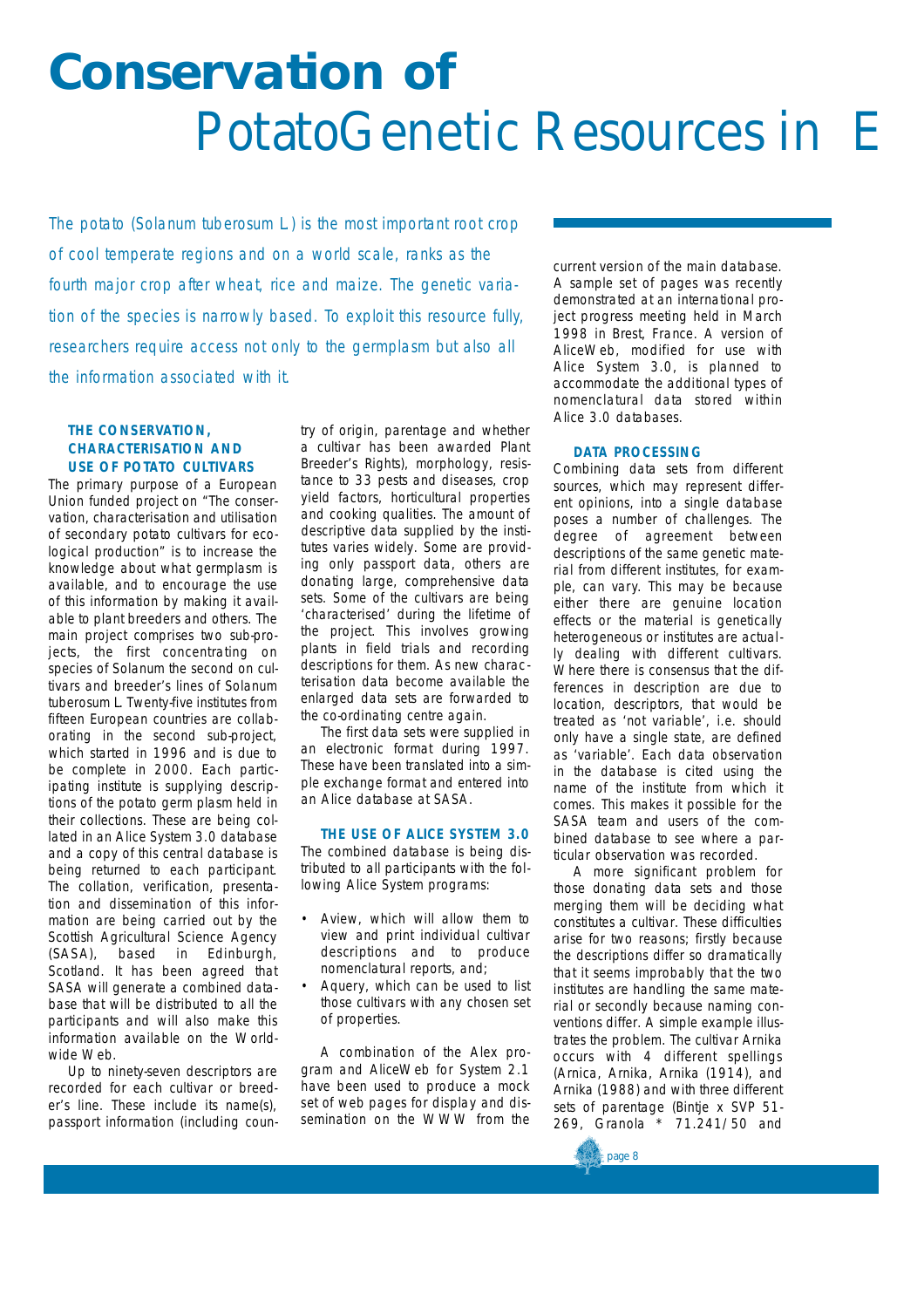## **Europe**

D e u t c h e s

**Reich** Jubel). Such differences in the spelling of names and the use of synonyms need to be resolved before the final com-



bined database is produced. An early estimate is that the database will include approximately 4,000 cultivars and breeder's lines.

Alice System 3.0, unlike its predecessors, does not yet have a version of the Sam tool kit for automating database merges. A restrictive and simplified approach is therefore being taken to building the central database. A simplified approach to merging is possible because the cultivars or breeder's lines belong to a single species. Such an approach would not be possible where there were complex relationships between names and taxa, as, for example, would be the case when merging species-based databases. Despite this simplification, merging databases, as described below, is restrictive. No editing is allowed on the central database, although SASA or others using Alice do edit their own institutional data sets regularly. Instead, the central data set is thrown away periodically as revised data sets are received. A restricted approach is also being taken to the detection and prevention of data conflicts when the data sets are appended to the central database. This leads to data quality problems that have to be resolved later. While not ideal, this approach has allowed SASA to continue to bring diverse sets of information together for comparison and dissemination.

The combined database is produced in four steps. Step 1 is to create a combined flat table. Step 2 is to generate data checking reports from

this table. Step 3 involves comparing and validating the data against a reference set of valid states for each descriptor to produce a check report for use by crop

experts. The final step uses a tool kit, built for our purposes, to create a new Alice database from the validated table. This is achieved by firstly generating the taxa in the database with their names and then appending the descriptors and citations to that database. Structured notes, another Alice data type, are then generated from the parentage information and accompanying remarks and appended to the database

## **A VALUABLE RESOURCE**

This cultivar database is already being recognised as a valuable resource of interest to scientists working with germ plasm collections and to plant breeders interested in selecting material for plant breeding programmes. The database will be easy to distribute in an variety of attractive and easily accessible ways which can be generated automatically. Use of Alice will make it easy to identify material quickly with any desired combination of characteristics. Future plans include enriching the data content and incorporating images.

For further information about the project please contact the authors.

**R. Grant D. Turnbull, P. Winfield Scottish Agricultural Science Agency East Craigs Edinburgh EH12 8NJ Scotland Grant@sasa.gov.uk**

## **A 'read-only' version of Alice**

Database projects wishing to 'publish' their data electronically have sought a 'read-only' version of the Alice System to enable them to distribute some, or all of their data to other people. The End-user's Edition of Systems 2.1 and 3.0 can be distributed with data subsets. It allows those receiving the data to explore them and make databases searches without being able to make any changes to the data.

The key applications provided with the End-users' edition are *Aquery* - the Alice general purpose query engine - and *Aview*.

*Aquery* is very familiar to existing Alice users. It will allow searches of the database to be designed using any data item (place, habitat, use, name or any descriptor) using search operators ('Equal', 'Not Equal', 'Missing' and 'Unique'). Ordered descriptors can also be searched using comparative operators such as 'Less than' or 'Greater than or equal to'. Individual search elements can be combined using logical operators 'And' and 'Or'. Complex searches and their results can be stored for future use using a Query History Manager which also allows you to edit, rename or delete previous queries.

*Aview* allows you to

- 1. print simple pre-defined reports or checklists.
- 2. view the database statistics.
- 3. make nomenclatural searches.
- 4. find and select a taxon using any of its names (common names, preferred or synonyms).
- 5 . view all or any subset of the data recorded for a chosen taxon.
- 6. discover the data source(s) of any individual data record.
- 7. ask, for each descriptor state or other data category used in the database:

a) How many taxa are recorded for this descriptor/descriptor state/data category?

b) Which taxa are recorded for this descriptor/descriptor state/data category?

c) Print a list of taxa recorded for this descriptor/descriptor state/data category?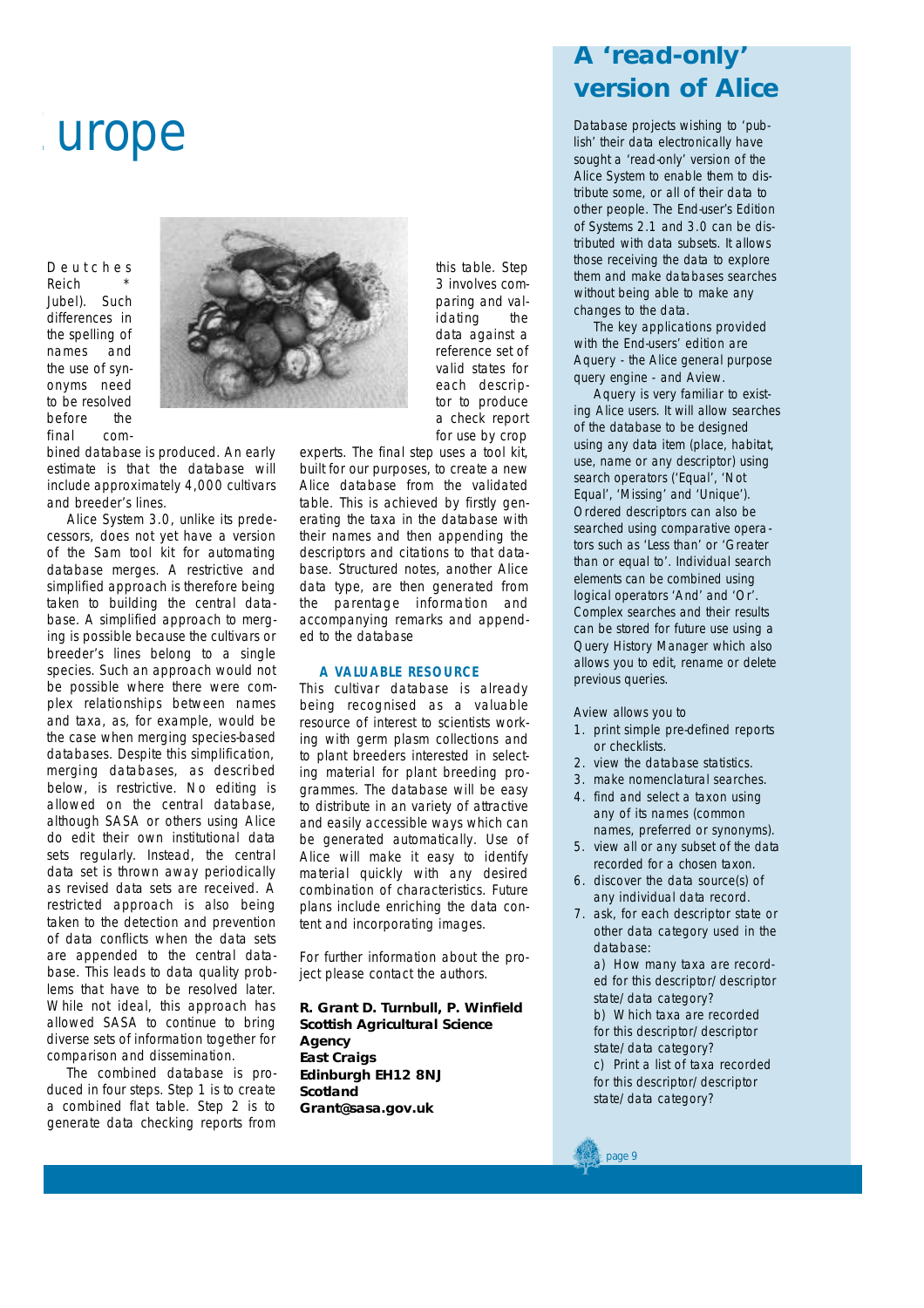## **Plantas do Nordeste**

Twelve projects have been funded since 1992, from a variety of sources, and have broadly fallen into two categories: "Biodiversity" (primarily concerned with the study and conservation of the flora in priority vegetation types) and "Economic botany" (concerned primarily with the sustainable use and management of forests/plants for the benefit of local communities, e.g. to provide better quality sources of goat forage throughout the year or affordable sources of medicines). Individual projects have been undertaken by Brazilian scientists, often in collaboration with partners from the Royal Botanic Gardens, Kew (UK). Most projects have direct links with one or more community groups. Each has a data management and dissemination component and is supported by a separate "Information, Dissemination and Training subprogramme" (see separate box) which provides mechanisms by which PNE's results can be disseminated more effectively throughout the region.

More than thirty Brazilian organizations participate in Plantas do Nordeste: Federal or State research agencies, universities, non-governmental organizations (NGOs) and grassroots organisations involved in alternative agriculture, forestry and community development. The PNE programme is co-ordinated by an NGO in Recife, Pernambuco with a Board and a small executive office. For further information about the PNE programme please contact:

**Dr Jair Virginio, Associação PNE, Av. Gen. San Martim 1371IPA – Bloco 7 – Bongi, Recife, PE, Brazil 50761-000. Email: jair@elogica.com.br**

*Plantas do Nordeste (PNE) is an Anglo-Brazilian collaborative and inter*disciplinary programme involving both research and information dissemination in the semi-arid Northeastern region of Brazil. The pro*gramme, which has been running since 1992, aims to promote the sustainable use of the plants of the region for the benefit of local communities. Our guiding theme is "local plants for local people".*

## **Northeast Brazil**

- **• N o rtheast Brazil consists of 9 states (from Bahia in the south to Maranhão in the north) and covers 1.5 million square km (about six times the size of the UK). It is home to c. 44 million people (30% of the Brazilian population).**
- **The region is a major centre of biodiversity and has possibly the greatest variety of ecosystems of any in Brazil. There is still much to be learnt about the flora. We know neither how many species are present (c. 20,000) nor what they are.**
- The region is characterized by social and environmental prob**lems resulting from a natural ten year drought cycle and decades of unsustainable exploitation of the natural resources.** 22 million people live in poverty, of whom more than half live **in rural areas.**
- **Rural poverty has led to large-scale migrations to major cities** (particularly in the south of Brazil) and to the Amazon, which **exacerbates social and environmental problems in those places.**

## **MAJOR NEW FUNDING FOR PNE'S INFORMATION DISSEM-INATION PROGRAMME**

Plantas do Nordeste (PNE) is taking an innovative approach to the organisation, exchange and delivery of information about plant biodiversity. Scientists that generate new information are working in partnership with those dealing directly with local communities and striving to benefit them through alternative and more sustainable use of their plant resources.

In 1997, the UK Government's Department for International Development (formerly ODA) approved a major funding (£1.85 million) towards PNE's Subprogramme for Information, Dissemination and Training (SIDT) during the next five years (1998 - 2002). Three units are being created to implement the programme:

- 1. a plant information centre (CNIP) in the Federal University of Pernambuco, Recife.
- 2. a community extension unit in the Recife Headquarters of AS-PTA - a Brazilian national development NGO.
- 3. an information repatriation unit in the Royal Botanic Gardens Kew, London.



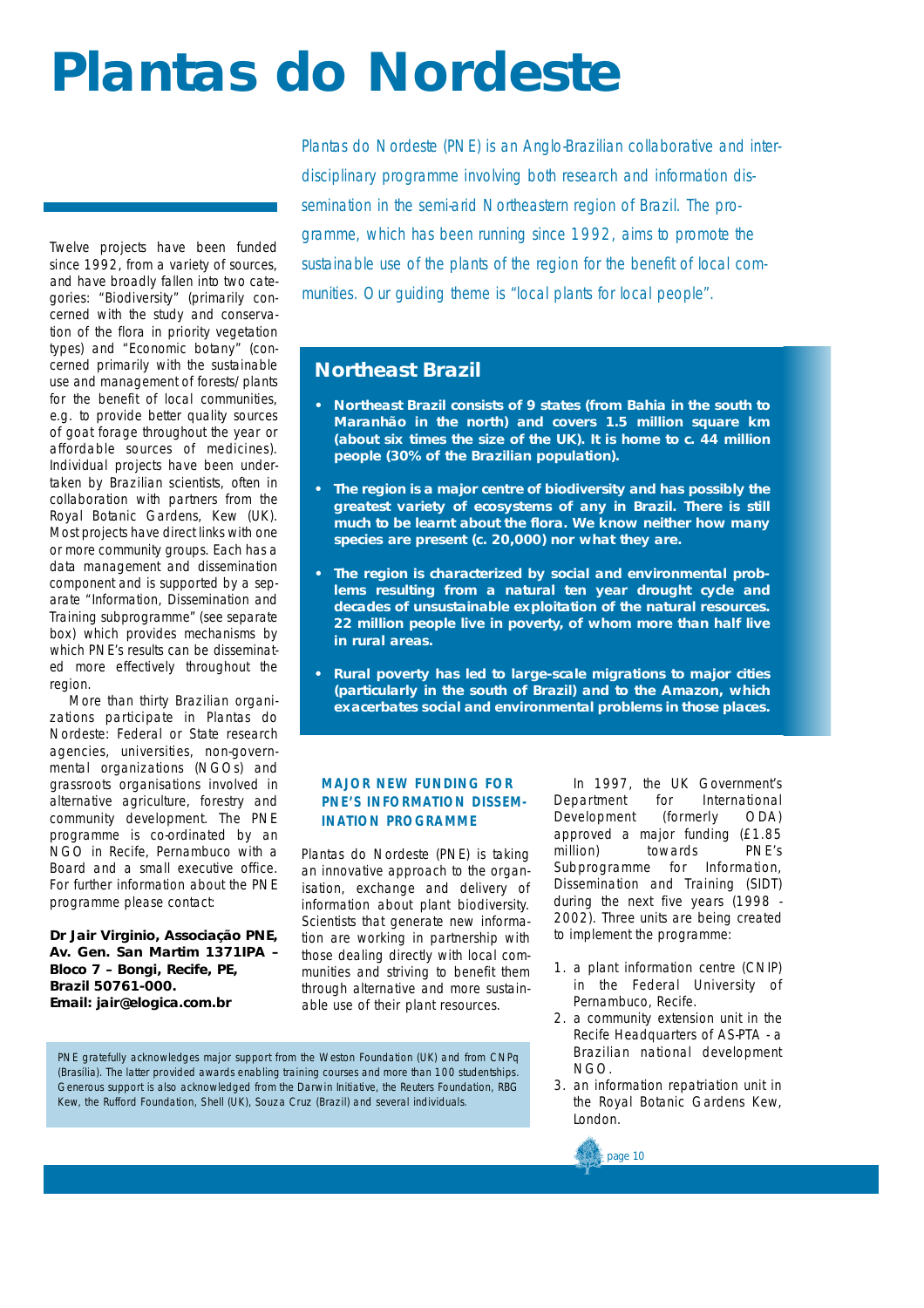## The **plant information** centre will:

- offer advice to PNE projects and partners about biodiversity data management;
- create a regional documentation centre serving scientists, foresters and agronomists;
- collate and co-ordinate the results from PNE's projects together with existing data from the literature, collections and existing databases;
- disseminate information of practical value to those working with local communities;
- provide a technical information service to scientists and those agencies responsible for planning, development and conservation;
- train Brazilian scientists in the delivery and management of information.

## The **extension unit** will:

- coordinate dissemination to PNE's priority target users in poor rural communities and intermediary agencies who work with them;
- establish pilot projects to work directly with farmers to promote and assess the farmers' use of PNE's information;
- hold user needs and feedback workshops, to ensure the demandled nature of the service and to multiply the benefits of PNE throughout the region;
- produce a non-technical newsletter to promote lateral communication between users;

## The **information repatriation** unit will:

- repatriate information about plants of Northeast Brazil from Kew Gardens and other European institutes. This includes electronically stored data and images, botanical expertise and text information stored in specialist libraries and collections;
- link relevant expertise at Kew and other European Institutions to the project in Brazil;
- support Brazilian visitors and staff at Kew that work with data about the plants of Northeast Brazil.



For further information about PNE's Subprogramme for Information, Dissemination and Training, please contact: **Dr Everardo Sampaio, Coordinator, SIDT, DEN-UFPE, Av. Prof. Luis Freire 1000, Recife, PE, Brasil 50740-540. Email: esampaio@npd.ufpe.br.**

## **MANAGING BIODIVERSITY D ATA WITHIN PNE**

Three biological data management systems are currently used by PNE: *Alice*, *BRAHMS* and *DELTA*. These systems have different, complementary functions and are compatible in the sense that it is possible to pass data between them. *Alice* is used for collating, exchanging and disseminating all of PNE's information about species - their nomenclature, distribution, ecology, morphology, use and management. Alice, therefore, is at the heart of PNE's information services. *BRAHMS* is used to manage herbaria and specimen collection records while morphological descriptions stored in Alice databases are exported into *DELTA* format to generate identification guides and keys.

Over 20 databases have been built to date containing a wide variety of information in areas such as biodiversity, economic botany, medicinal properties and ecology. Each project leader has ownership and control of the data collated. Each

receives technical support and advice on designing their database(s) and selecting software and what data standards are available. Once data have been published and are in the public domain, they are passed to centrally held and coordinated thematic databases. Projects also choose to share most, if not all, of their other data with the common pool. In return, they gain access to centrally held databases, can periodically validate their own data against those of colleagues and can search the whole, asking questions that cross reference aspects of their own research with data from other disciplines.

## **ALICE DATABASES**

- 14 species databases have been built using Alice:
- medicinal plants (4) c. 950 spp.
- forage plants (4) c. 3200 spp.
- checklists by vegetation type (2) c. 6500 spp.
- regional checklist (1) c. 7000 spp.
- existing data sources (3) c. 3000 spp.

Subsets of a number of key species databases at the Royal Botanic Gardens, Kew are also in the process of being transferred to Alice databases for use by PNE. These include SEP-

- 
- 
- 
- 
- 

ASAL, a database of arid and semiarid plant species of economic importance, a wood anatomy database and a checklist of *Brejo* vegetation (a Northeast Brazilian forest type).

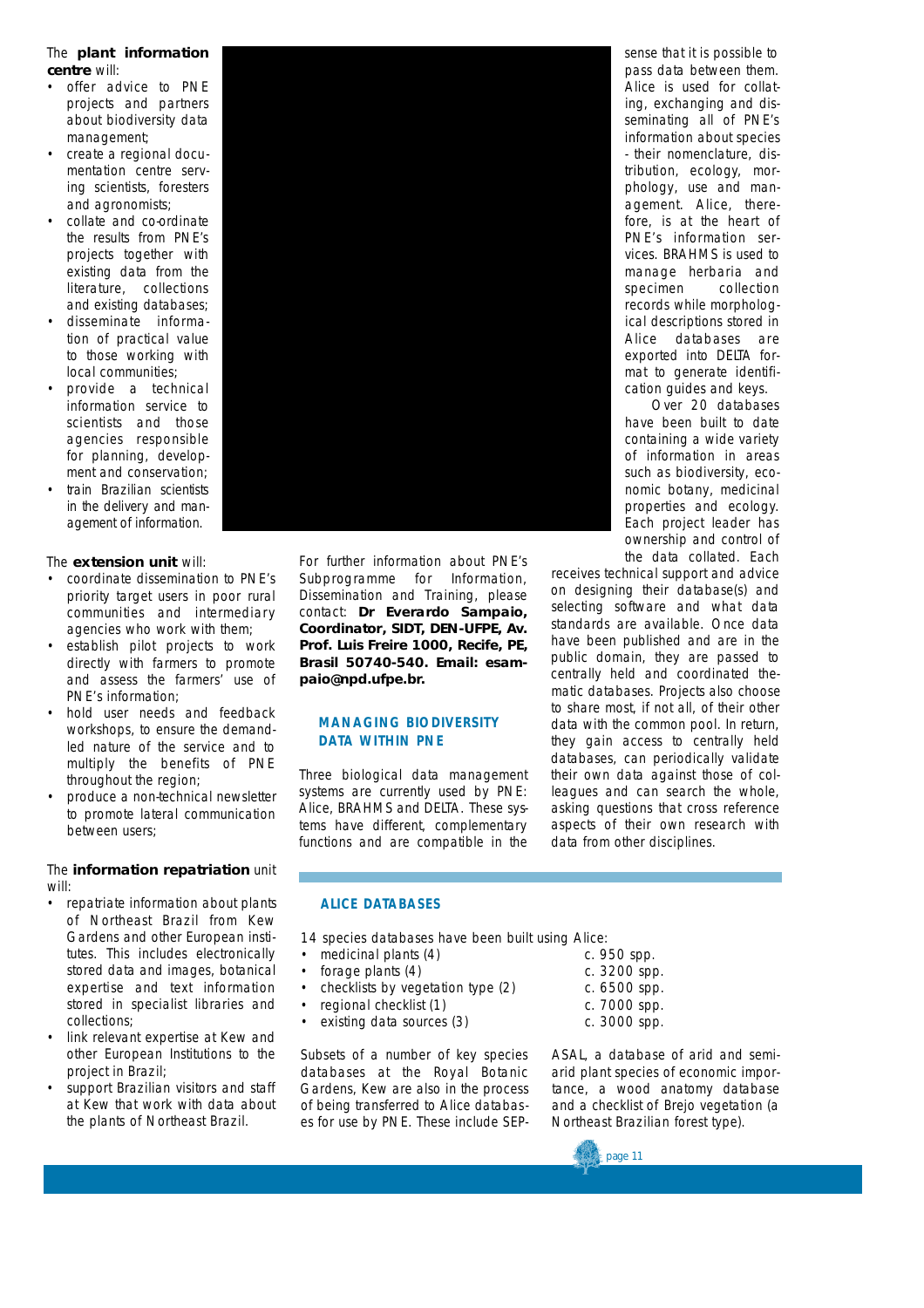

## **DATA STANDARDS**

PNE established a number of terminological standards to resolve potential incompatibilities in key areas identified as being of common interest. Standards have been designed, for example, for:

- the vegetation types of NE Brazil:
- habit descriptions;
- use properties for forage plants;
- use properties for medicinal plants.

These standards are developed by committees and are not imposed exclusively. Some descriptors are considered essential, some optional and each project can define its own descriptors to capture information of local interest. Some standards have been in use for three years and experience already indicates where changes would be beneficial. Two parallel data standards are planned for medicinal plants, for example, one to be used in ethnobotanical studies and the other in chemical/pharmacological studies. We welcome hearing from Alice users with experience in storing these sorts of data.

## **D ATA EXCHANGE**

Since projects build their own databases locally, data are exchanged regularly within PNE. Manually merging large, complex datasets, however, is not for the faint-hearted! Even when datasets have been built using the same program and data standards,

inconsistencies still arise (such as for example, if the respective authors use different scientific names for the same plant or have different opinions about its distribution.) Sam was a program originally developed by Alice Software in conjunction with the International Legume Database and Information Service Project, another multi-site user of the Alice system. Funding for PNE from the Reuters Foundation enabled further development to overcome some of the limitations of Version 2.0. PNE is now using elements of the new Sam *tool kit*. [Please see Alice Software News 4 & 5. *Ed.*]

**For further information please contact Eduardo Dalcin (edalcin@elogica.com.br) or Bob Allkin** (ba@di.ufpe.br).

## **WHY PNE CHOSE ALICE TO MANAGE ITS SPECIES DATABASES**

### **• Data independence**

Each project leader must control what data are stored in their database(s) and how that data is entered. Alice is data independent, giving PNE complete control over its own data and the flexibility to meet present and future needs. Projects can define their own species descriptors and modify these during the life span of the project.

### **• Data quality**

To control the validation and integrity of our data, we needed a system designed from the outset to incorporate biological intelligence and biological rules.

### **• Data security**

We needed to know that our data could be exported into other programs so that it was safe for the future and giving us the flexibility to use data as we want.

### **• Data exchange**

Alice uniquely offered tools through which information arising from two or more databases could be merged into one whilst detecting and resolving data conflicts.

### **• Powerful query and reporting tools**

Our information services are not yet defined and we needed flexible options for retrieval and publication, using a variety of media from simple printed lists to distributed data sets on disk with query programs that are easy to use. We certainly need to publish datasets on the World-wide Web.

### **• Maturity and reliability**

We preferred to adopt a system that was already tested and in use by others. We certainly didn't have the resources to develop anything new, and needed something that would work from day 1 and that would be maintained.

### **Bob Allkin moves to Brazil**

The plant information centre in the Federal University of Pernambuco will be run by Eduardo Dalcin with a staff of four people. Funding has been assured for the next five years. For the first four years, Eduardo and his team will be joined by Bob Allkin, of Alice Software. Bob will provide technical support as part of the British Government's bilateral aid programme. Bob views this as an exciting opportunity to join an energetic multidisciplinary team exploring the processes by which biodiversity information is gathered, translated and delivered to target audiences. Bob said "My hunch is that while data quality, coordination and flexible database structures will help ensure that all available information can be used to maximum effect, the success of the enterprise, in satisfying genuine user-needs, will depend on the effective two way communication between those generating biodiversity information and those using and working with plants".

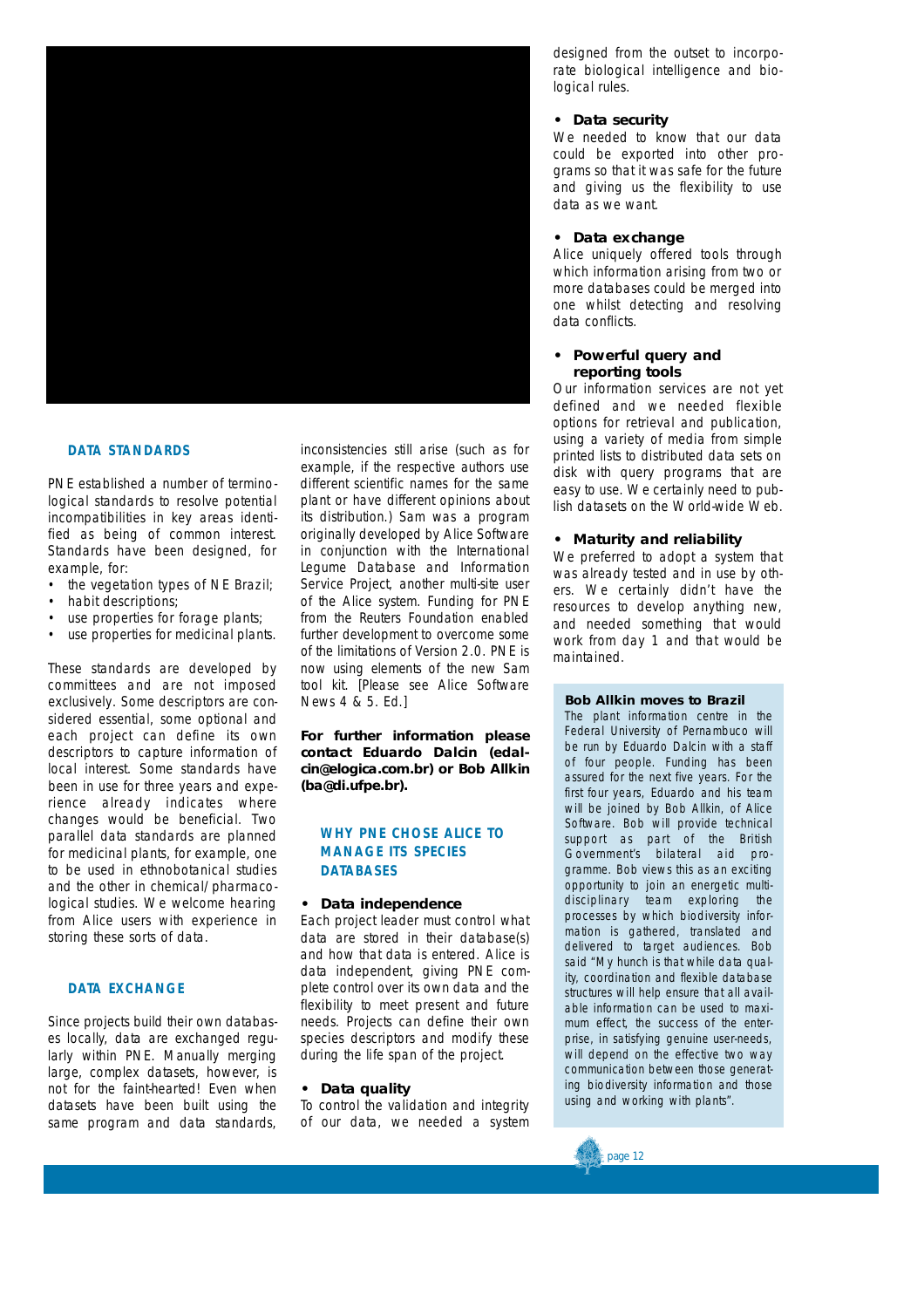# A **Windows-based** data capture program for ATF:

## **Third-party software for the Alice System**

*Despite its powerful data management capabilities and efficient relational table structure, the suite of programs in the current Alice System lacks a native interface for the Windows operating environment. The advantages of a Windows-based interface can go beyond simply being "current fashion" and include faster data capture (fewer mouse clicks and pull-down menus), ease of use (especially important for novice users) and the possibility of incorporating new datatypes (images and sounds) into a database.*

One area in which a Windowsbased version of Alice would be immediately useful is in data entry, browsing, and editing. In this context, I am developing a data capture program that allows the creation and editing of data tables in Alice Transfer Format ( ATF) that can subsequently be imported into an empty or existing Alice database using *Sam*. This program - which I call *Aline* ("Alice *INteractive Editor"*) - runs stand-alone as a 16-bit Windows application and is compatible with both Windows 3.*x* and Windows '95. Aline currently edits data sets in ATF for Alice System 2.0 stored in the xbase/dbase format. While Aline allows creation and editing of ATF tables "from scratch", one would, of course, still need a copy of Sam to create Alice databases and the Alice System to be able to use the data. The AliceWeb program (see Alice Software News 5) generates HTML pages from data sets in ATF and so could be used to "publish" data direct from ATF. Aline

will generate HTML pages dynamically. All reports produced by *Aline* are already in HTML format, allowing users to publish electronically as data are entered. A possible future enhancement would be for *Aline* to work with ATF for Alice System 2.1.

An experimental version of *Aline* can be made available to any interested Alice user, provided that they wish to collaborate in testing and developing the program further.

**Mauro J. Cavalcanti, Departamento de Biologia Geral, Universidade Santa Úrsula, Rua Fernando Ferrari, 75, Botafogo, 22231-040, Rio de Janeiro, RJ, BRAZIL E-mail: maurobio@uerj.br**

## **Alice and the Windows environment: editor's comments**

We applaud Mauro's efforts in developing a Windows-based ATF editor. Its great to see third-party developments (such as *Aline* and *AliceWeb*) developing around the Alice System. Increased use of ATF, with or without Alice itself, can further benefit users and non-users alike.

Release of Alice Systems 2.1 and 3.0 marked the arrival of a user-interface for the Alice System which is consistent for all programs and which makes the best use of ring style menus, on screen forms and pick and point lists. Users accustomed to System 2.0 will be delighted with the ease and flexibility with which data can be browsed and edited in the new Systems.

As Mauro suggests in his article, the benefits which a graphical user interface (GUI) such as Windows programs now normally provide, can be very significant and certainly more than merely cosmetic. Achievement of a consistent and intuitive interface across a sophisticated system such as Alice, however, requires careful planning and design. The Alice team is currently engaged in the design of such an interface which will be used for all our programs, which will benefit from modern object-oriented technologies and which will be suitable for subsequent generations of the Alice System (to manage images, diagrams, bird-song etc). Once this new interface is available we will release new versions of ALL existing programs with a GUI capable of use in Windows95, WindowsNT and other operating systems.

A separate article (page xxx) describes a new program which will manage images within Alice databases. This will be the first program released that uses the new Alice GUI. Alice Transfer Format (ATF)

ATF was originally viewed as a medium for exchanging data between Alice databases or between an Alice database and other programs or databases. *Brahms* and *Delta,* for example, both generate ATF datasets which can be imported into Alice databases. Publication of the ATF standard generated unanticipated, and growing interest in its use both as a format for third party software (such as *AliceWeb* and *Aline*) and as an exchange vehicle for programs and projects other than Alice users.

ATF is evolving in parallel with the Alice System itself. As new features and data classes are added to Alice so they are included in ATF. A new version of ATF is supported by Alice System 2.1, another will be released for use with System 3.0. With help from Eduardo Dalcin and others work has already begun on the design of ATF for the next generation of the Alice System.

Alice Software is not planning to release an ATF editor such as *Aline*. and we wish Mauro well with his project.

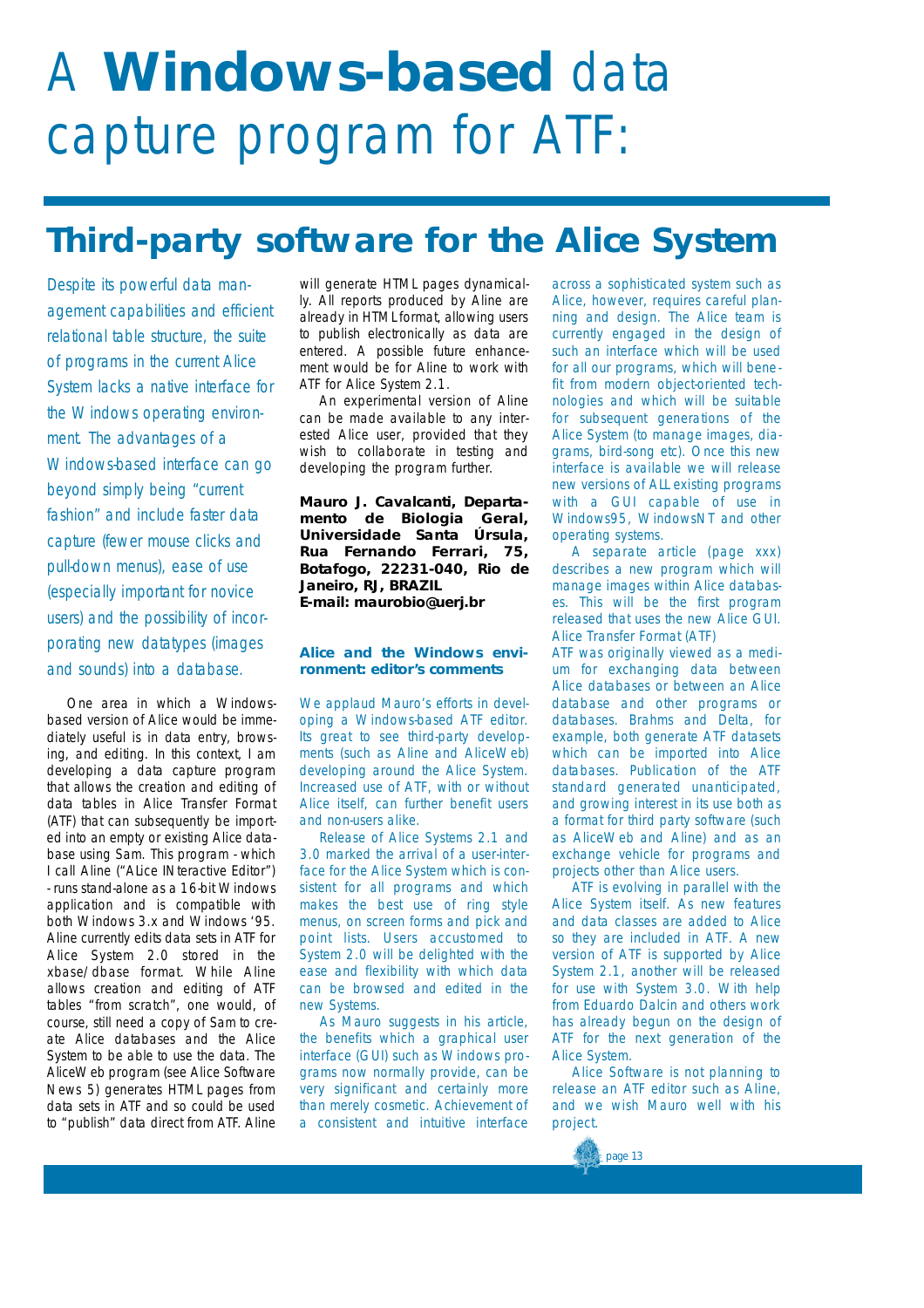# A database of **Rattan palms**

*Rattans are climbing palms belonging to the Calamoideae, one of the largest subfamilies of the Palm family. We estimate that there are probably over 600 different species of true rattan belonging to 13 genera (climbing palms belonging to other tribes are true rattans).* 

Much of the trade in rattans, primari-Iv as a source of cane for furniture. relies on plants taken wild from natural forest, and in some particularly diverse areas there may be as many as 30 or 40 species occurring together in the same patch of forest. In Southeast Asia rattans are thought to be the most important non-timber forest product. As such they are worthy of attention, and over the past two and half decades, there has been a dramatic increase in the number of projects based on rattans both in Asian and Africa.

Identification of rattans is crucially important when their use and development potential is considered because,

not surprisingly, different species have different cane properties, ecology and biology that can affect their market value and their potential as a plantation crop it is essential that you know exactly which species you are dealing with. Perhaps because they are spiny and difficult to collect they have been somewhat neglected taxonomically until recently. In fact, the astonishing diversity of form and arrangement of spines provides a wealth of features that help species identification, even in the sterile state. It's possible, for example, to distinguish and identify the 100 or more species of rattan indigenous to Peninsular Malaysia from just their leaf sheaths. Many of the species in the Southeast Asian

region occur over wide areas, transgressing political boundaries and there has been a tendency for the same species to be described from different areas under different names. Keeping track of all the alternative names of rattans and cross references between them is not straightforward and Alice offered us a perfect tool.

Our ambition has been to cover the entire palm family, and work began in 1988 to build a database. In the early days we were constrained by the computer hardware available to us and, being among the very first users of Alice System 1.0, we also had fun learning the program and discovering some blips. Support from



Alice Software was always available, however, to help us out. The main constraint on development of our database has been manpower. We have had a series of students, mostly shared with other projects, and temporary research staff who have had as part of their work, the collation of names into the Alice Palm database. Today we have a database of about 1,450 palm taxa with more than 3,900 scientific names recorded for them along with their distribution and other information.

Thanks particularly to Alison Hoare, Helen Sanderson and Sasha Barrow, we now have a complete coverage of all rattans, the names have

been checked and the database edited and expanded to include more detailed information for these species. For other palm groups, the coverage is more patchy, though for some geographical areas coverage is complete.

At present we believe we have all validly published names of rattans in the database. Taxa are designated as accepted or provisional. Names are designated as preferred or synonyms of preferred names. Several dubious names of uncertain application are included as provisional. There are 678 accepted or provisional rattan taxa in the database, including species and infraspecific taxa. As can well be imagined there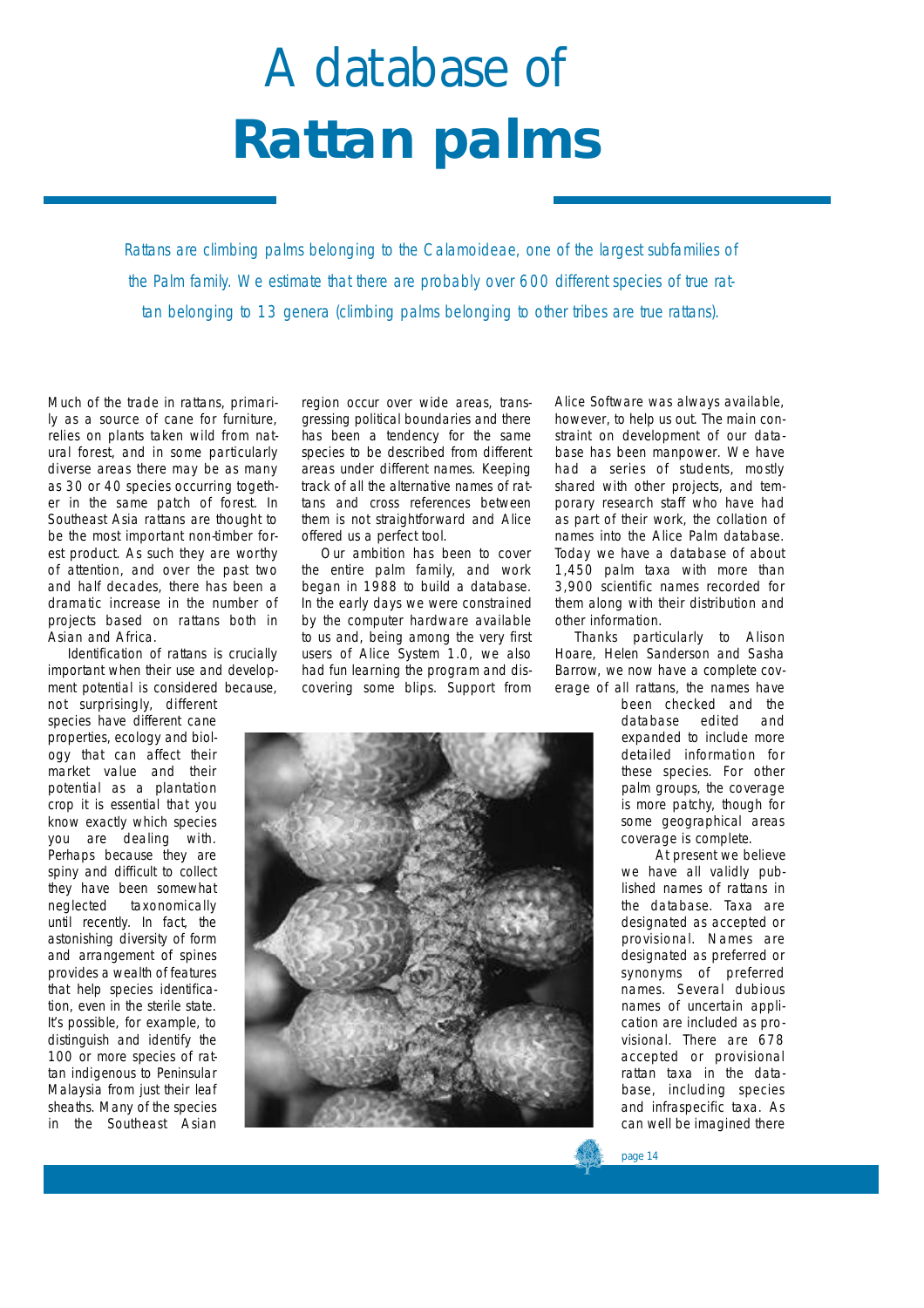is great scope for taxonomic and nomenclatural confusion here, and the database is proving to be extremely useful in answering queries along the lines of "How many rattans have been recorded for Lao?" (surprisingly few, in fact, though on a recent visit to Lao I saw herbarium material indicating that the country has a very rich rattan flora it just hasn't been documented), "Where does *Calamus caesius* occur naturally?", or "What is the current status of the name *Calamus inermis*?"

But this isn't the limit of the database's usefulness. We have begun to use the database as a management tool to develop a DELTA-format data matrix. Using Alice descriptors, Helen,

Sasha and I have defined and listed about 90 morphological features that are of use in the diagnosis of species. These have now been scored for the rattans of Brunei and entered into the database. Using *Alex*, we then exported the species descriptions into DELTA format and, with Don Kirkup's assistance, have then used *INTKEY* as an interactive identification key. The prototype seems to work well, though we quickly found out how difficult it can be to record characters that were badly thought out, and, inevitably, some misscoring took place when we first entered the data. This Brunei dataset is being used to develop an electronic account of the rattans of Brunei to parallel the hard copy manual that has just gone to press. With 80 species, the tiny state of Brunei has a rich rattan flora, with many species shared with neighbouring Sabah and Sarawak, and even Kalimantan. It will not require much extra effort to extend the dataset to include the whole of the island of Borneo.

While this is going on, two other datasets are being developed. Tom Evans, employed on a Darwin Initiative-funded project on the rattans of the Lao People's Democratic Republic which is jointly managed by John Dransfield and Nick Brown in Oxford Forestry Institute, has started to score the rattans of Lao, Cambodia, Vietnam and neighbouring parts of China, Burma and Thailand, aiming to produce an inter-



active key to the rattans of Lao. Rudi<br>Maturbongs from Universitas Maturbongs Cenderawasih in Manokwari, Irian Jaya, Indonesia, is visiting Kew for a six month period and plans to enter description for the rattans of New Guinea, again using Alice. In both cases the names of the rattans are already in the database and the descriptors already defined.

Alice has proved to be an excellent program for managing the names, distributions and descriptions of palms

and we have been able to "design" our database to suit our own ends. One area that we adapted early on was the use of bibliographic citations for rattan distribution records. Rattan distributions, in fact, are difficult to cull from the literature, and, even in the instance of commercially important material, there may be no published record for the occurrence of the species in a particular area. We simply inserted the collector and number of a herbarium specimen in the reference field to act as a data source.

Recently the Alice-Web program (see Alice Software News 5) was used to create sexy Web Pages, complete with images, from a subset of

our data. The potential is fantastic and, with a growing interest outside Kew in the information we have in the database, I cannot wait to get the whole up and running on the Web and accessible to the widest possible audience.

**John Dransfield Herbarium, Royal Botanic Gardens, Kew, Richmond, Surrey, TW9 3AB.**

## **New CITES Orchid Checklist publication**

The second volume of the CITES Orchid Checklist has been published by the Royal Botanic Gardens, Kew. The series of Checklists, which are generated from Alice databases, provide details of orchid genera identified as priorities in the CITES 'Review of Significant Trade in Species of Plants: Appendix II" list.

This second volume contains details on the genera: *Cymbidium*, *Dendrobium* (some sections), *Disa, Dracula* and *Encyclia*. The book consists of three parts:

1 . An alphabetical list of all preferred names (1,234) and synonyms (2,173) included in the checklist - a total of 3,407 names.

2 . A listing for each genus, in alphabetic order, giving full details on its current synonymy and distribution.

3 . A list of taxa recorded for each country in which these Orchids occur.

Roberts, J.A., Allman, L.R., Beale, C.R., Butter, R.W., Crook, K.R., McGough, H.N. (1997). CITES Orchid Checklist Volume 2. pp 312.

**Further enquiries or copies from: Jacqueline Roberts, Conventions and Policy Section, Royal Botanic Gardens, Kew. Richmond, Surrey TW9 3AE. UK Tel: +44 (0)181 332 5724, Fax: +44 (0)181 332 5757**

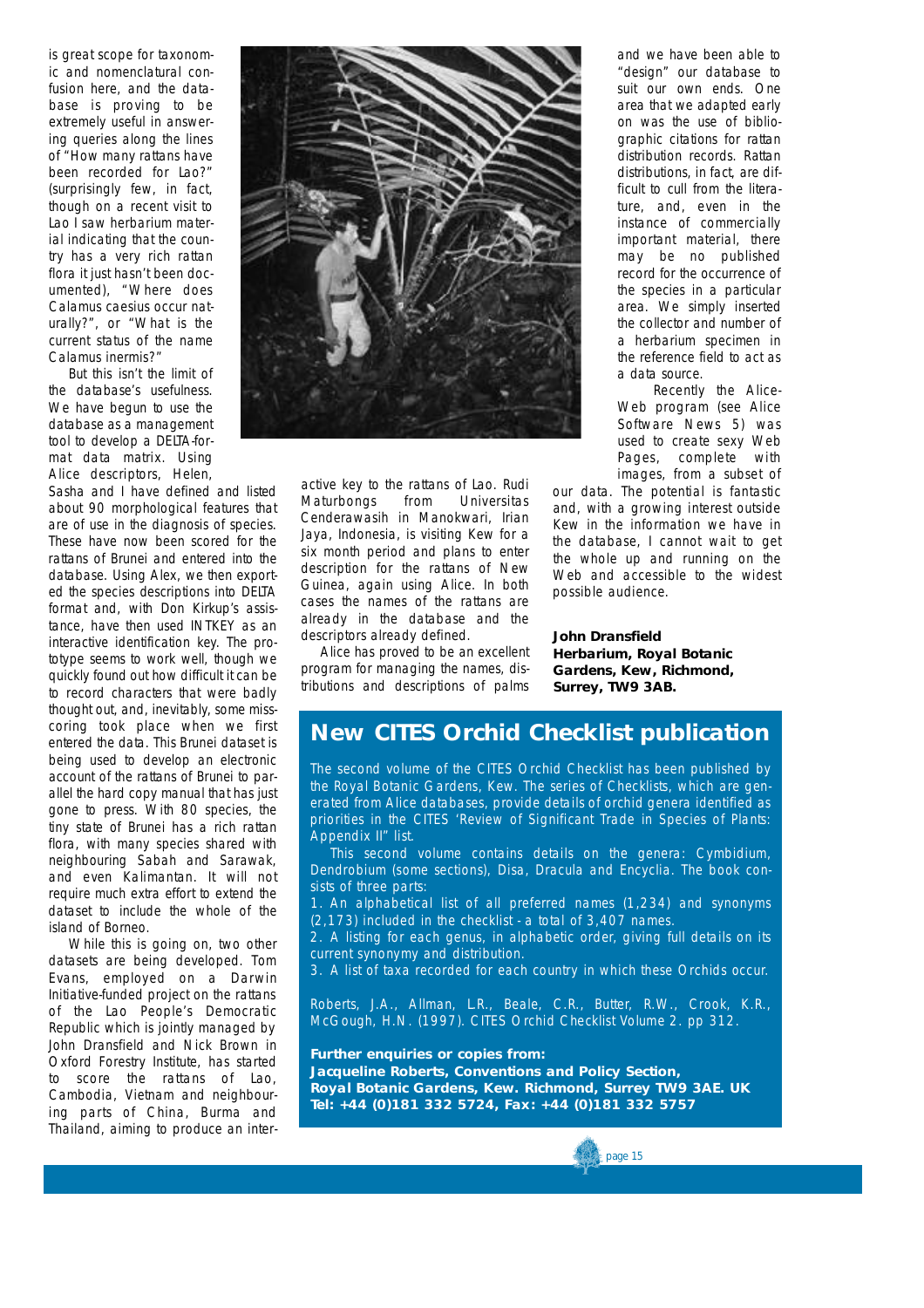# **Aboriginal biological knowledge:** its conservation

The importance of conserving and promoting biological knowledge has been recognised by Aboriginal people for a very long time, as exemplified by the number of related ceremonies, significant or sacred sites and totems. The importance of traditional biological knowledge was more recently recognised internationally by UNESCO's Man and the Biosphere programme. Conserving ethnobiological knowledge within Australia is one of the key objectives in the National Strategy for the Conservation of Australia's Biological Diversity (1995).

## **THE PAST**

An ethnobotany project began in the Northern Territory Herbarium, Darwin in 1991. In response to repeated requests from Aboriginal groups, a botanist and a trainee were given the task of conserving and promoting traditional plant knowledge. While some ethnobotanical work had been undertaken prior to this, the allocation of full time staff to the initiative, signalled a shift in priorities and allowed an enormous increase in the conservation of traditional plant knowledge.

Our primary mechanism for conserving knowledge is through the NT Botanical Bulletin series which details traditional plant knowledge of individual language groups. To date, Bulletins have been produced for 11 Aboriginal language groups. Production of the last two Bulletins have been primarily funded by the communities with whom they were produced.

Further dissemination and promotion of traditional plant knowledge has been via posters, identikits, plant use walks at the Darwin Botanic Gardens and larger thematic books. A series of seven posters relating to different plant uses, in conjunction with a series of four Identikits, relating to "Top End", " Desert Bush Tucker", "Bush Medicine" and "Jawoyn" plant knowledge, have been particularly popular. "Top End" is

*The primary aim of the project is to conserve and promote the diversity of traditional Aboriginal knowledge of the plants and animals in the wet dry tropics of the Northern Territory (NT), Australia. We work, where requested by Aboriginal people, in a scientifically sound and culturally sensitive manner.*

the local term for the wet-dry tropics area of the Northern Territory. The "Jawoyn" people are the traditional owners of an area that includes one of Australia's best known National Parks: Nitmiluk. "Bush Tucker" refers to plant and animal foods used by Aboriginal people and collected from the wild. Aboriginal plant use walks at the Darwin Botanic Gardens have been very popular with the general public, special interest groups and schools. More thematic, self-guided walks are being introduced as the Botanic Gardens new strategy is implemented. A central theme for the Botanic Gardens is the use of plants by man. Publication in 1993 of a large format book entitled Traditional Aboriginal Medicines, symbolised the Commission's commitment to cross cultural research and conservation.

## **THE PRESENT**

In response to requests from Aboriginal people we began recording animal names and uses in 1995. Currently staff of the Ethnobiology Project are working with elders from sixteen Aboriginal language groups in the "Top End" region, recording the traditional knowledge associated with the native plants and animals. It is hoped that two or three of these accounts will be completed in 1998.

Requests for assistance continue to

be received from Aboriginal language groups. These requests are often prompted by a realisation that most of the more knowledgeable people within any community are now elders. The passing of such elders will represent a quantum loss of knowledge from the community. The latter recognise that the current generation of senior knowledge custodians are probably the last bearers of such an extensive and detailed understanding of the biota which was gained through living in and off the country for extensive periods as youngsters, under the tuition and guidance of their own parents and elders.

## **THE FUTURE**

The impending significant loss of traditional Aboriginal biological knowledge over the next ten years poses our project with a severe problem. Many more language groups already seek our assistance than current staffing levels can handle. Requests have come, however, only from those language groups that are already aware of the Commission's project. Were we to actively solicit interest then it is likely that most Aboriginal language groups in the Northern Territory, between 30 and 50 depending upon definition of a language or dialect, would wish to participate.

We hope that further funding will allow the Ethnobiology Project to continue and to expand its role in assisting Australia's neighbours in recording plant knowledge. Co-operative research and training have been undertaken in Indonesia, the Solomon Islands and New Guinea. Recent funding from the Australian Centre for International Agricultural Research will be used to undertake field work and training in eastern Indonesia with staff from the Indonesian Botanic Gardens.

**Glenn Wightman** (for address please see below)

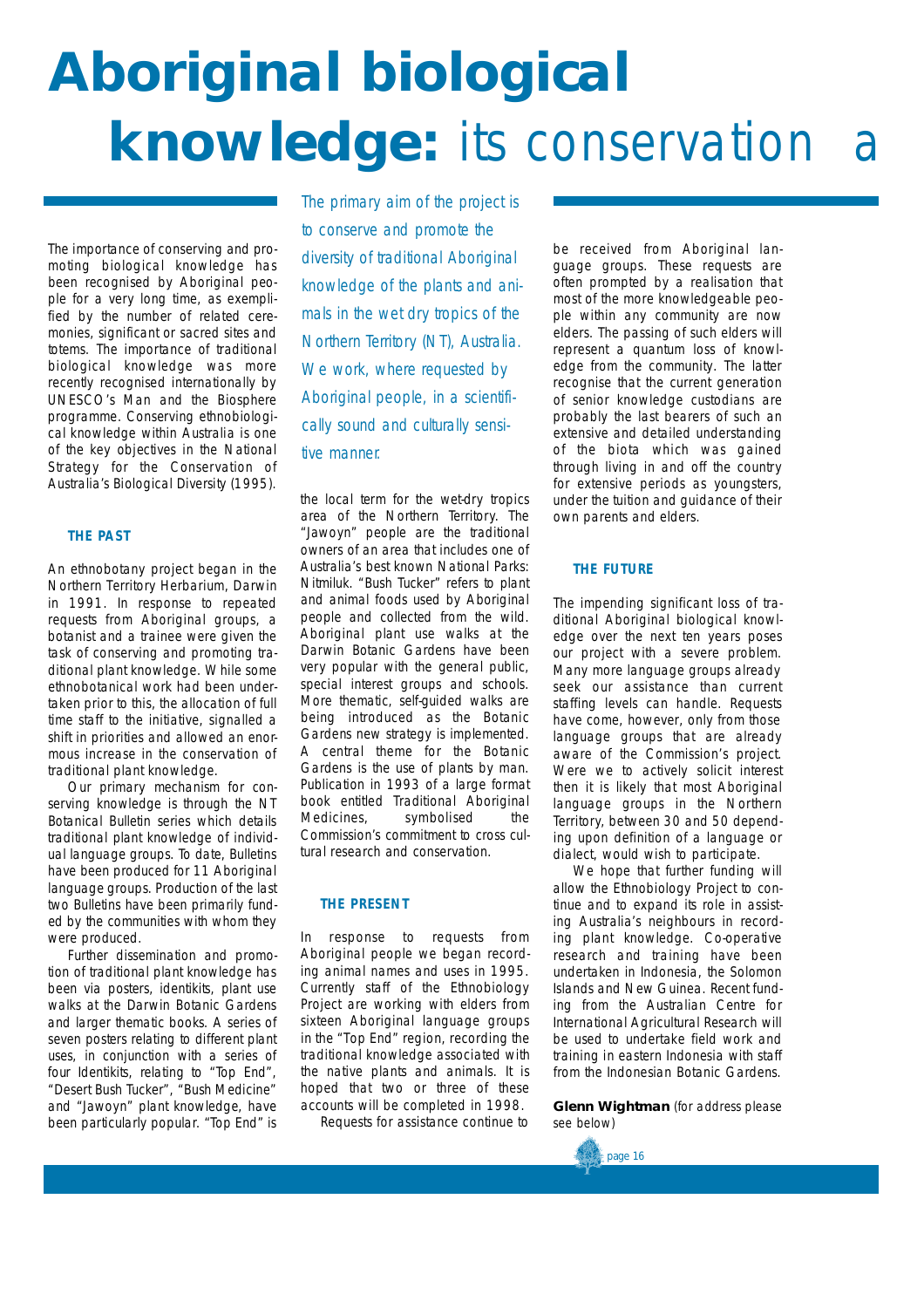# and promotion

## **THE ETHNOBIOLOGY PROJECT'S DATABASE**

Our project has used Alice to store and query data since 1989. We currently use System 2.0 and plan to move shortly to System 2.1. Our database contains information about over 1100 native plants recorded with their various Aboriginal names and the uses to which they are put in the Northern Territory. Data from over 40 Aboriginal language groups has been included so far. Information has been collected from a wide range of sources and aims to draw together and coordinate knowledge into one resource. Descriptors of use, ecology and morphology have been based on international standards where appropriate and possible. A detailed checklist of plant names and uses in the Northern Territory will be generated from the database for publication as text (using *Awrite*) or on the WWW (*AliceWeb*).

The Alice system has provided a convenient way to store and query our plant names and recorded uses. Data storage has been reliable and backup support from Alice Software has been good. The ease and flexibility with which new descriptors can be set up and the System's database maintenance facilities have both been important to our work.

**Nick Smith** (for address please see below).

| <b>Full address for authors:</b>     |
|--------------------------------------|
| <b>Parks and Wildlife Commission</b> |
| of the Northern Territory,           |
| Australia. PO Box 496,               |
| Palmerston NT 0831,                  |
| Australia;                           |
| phone + 618 8999 4513,               |
| fax + 618 8999 4527,                 |
| e-mail                               |
| glenn.wightman@nt.gov.au             |
|                                      |

## **Database Statistics (as at April 1998)**

| Total no. of Species    | 1.144 |                                                                        |                           |
|-------------------------|-------|------------------------------------------------------------------------|---------------------------|
| <b>Aboriginal names</b> | 8.973 | <b>Project descriptors</b><br>Recorded observations for<br>descriptors | 12 <sub>1</sub><br>1.9270 |
| Scientific names        | 1.144 | Geographic distribution records                                        | 10.111                    |
| Scientific synonyms     | 150   | Literature pointers for taxa                                           | 367                       |
| <b>Misapplied names</b> | 61    | Text notes for taxa                                                    | 6,030                     |
| Orthographic variants   | 23    | Uses recorded for taxa                                                 | 1.814                     |

## **Conservation Commission of the Northern Territories Ethnobiological database**

| <b>Descriptors</b>                         | <b>No.States</b> |
|--------------------------------------------|------------------|
| Aboriginal community where recorded in use | 93               |
| Economic importance by ethnic group        | 3                |
| Language name                              | 50               |
| Use: Food type                             | 14               |
| Use: Implement or weapon type              | 15               |
| Use: Materials type                        | 18               |
| Use: Medicinal ailment                     | 22               |
| Use: Medicinal treatment type              | 10               |
| Conservation status                        | 4                |
| Endemic status                             | $\overline{2}$   |
| Introduction status                        | $\mathcal{P}$    |
| Lifeform                                   | 25               |

| <b>Example</b>     | Use:                     |
|--------------------|--------------------------|
| <b>Descriptor:</b> | Implement or weapon type |

Definition: Unordered / Variable

## **States**

1 Axe 2 Boomerang<br>3 Clan-stick Clap-stick 4 Coolimon And Carriers **Didgeridu** 6 Digging-stick 7 Fighting-stick 8 **B Fire management** 9 Message-stick<br>10 Pine (smoking Pipe (smoking) 11 Shield 12 Spear 13 Water craft 14 Woomera 15 Other

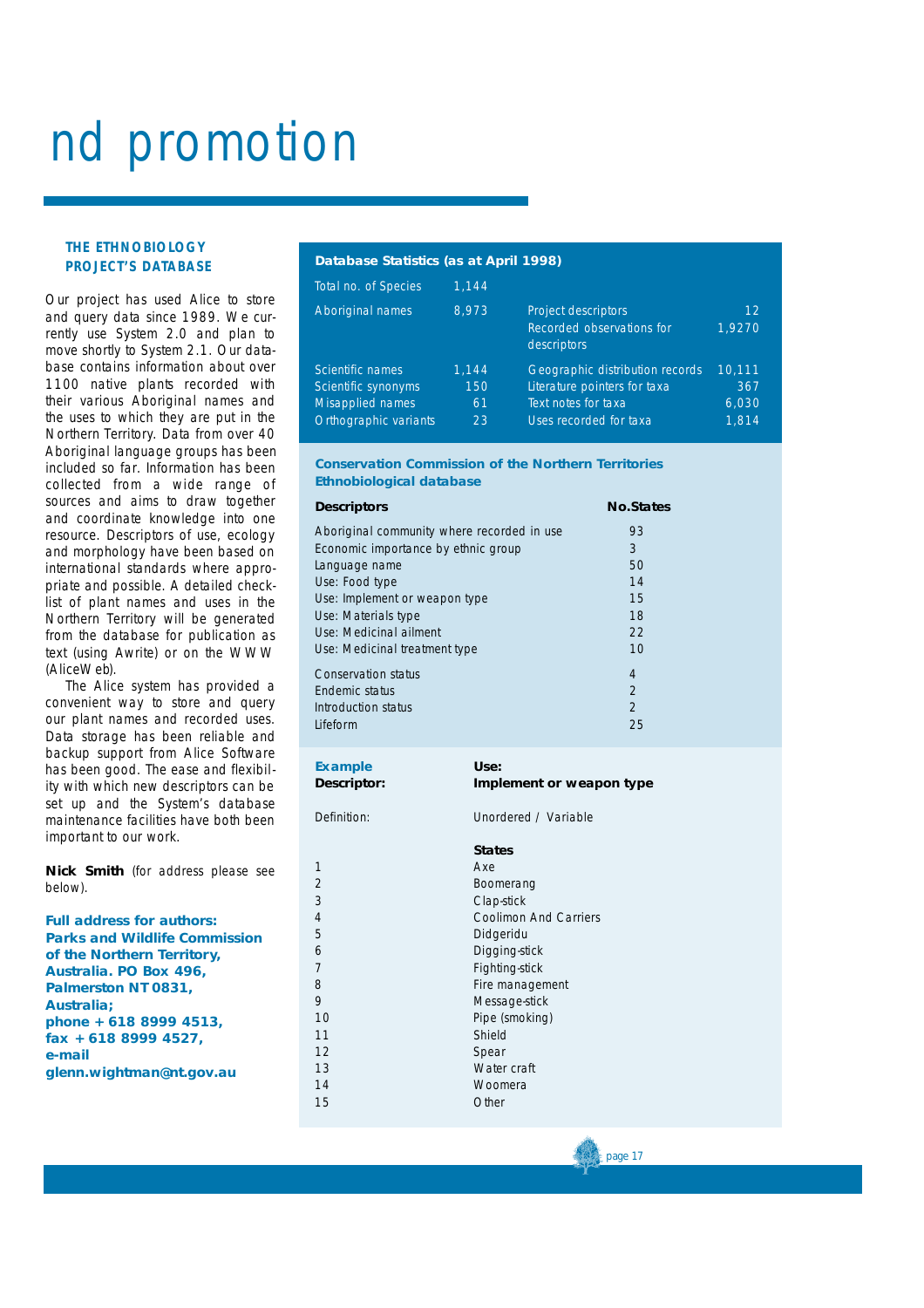# **Indexing the world's known species**

*The Species 2000 Programme has the ambitious aim of creating a uniform and validated index to the world's known species for use as a practical tool in inventorying and monitoring biodiversity worldwide. This index will be formed by linking a number of individual taxonomic databases to form a virtual "Dynamic Checklist" on the World Wide Web and a standard "Annual Checklist" produced on an annual basis, available on CD ROM as well as the Internet.* 

The ILDIS World Database of Legumes, which is based on Alice software (see Alice software news 5) is one of those being used as a prototype in the initial development of the project. It is hoped that other Alice databases will also play a role in the future and interested parties are invited to contact the Species 2000 Secretariat (below).

## **THE SPECIES 2000 PROJECT**

The names of organisms are the key to biodiversity communications and as such, provide access to the accumulated knowledge of all life on Earth. It is remarkable that to date no comprehensive indexing system exists for the 1.75 million plants, animals, fungi and micro-organisms named by science.

The *Species 2000* index will be used to provide:

- electronic baseline species lists for use in inventorying projects worldwide;
- the index for an Internet gateway to species databases worldwide;
- a reference system for comparison between inventories;
- a comprehensive worldwide catalogue for checking the status, classification and naming of species.

The central concept of the Species 2000 programme is the array of taxonomic databases, each covering a group of organisms at species level, referred to as Global Species

Databases (GSD's) in the diagram. This array is organised by one or more taxonomic hierarchies connecting the groups of organisms (see diagram).

The taxonomic database organisations starting the Programme already provide or are developing such indexes for: Viruses, Bacteria, Corals, Molluscs, Crustacea, Flies, Ichneumon Wasps, Geometrid Moths, Weevils, Fishes, Birds, Mammals, Fungi, Mosses, Fossil Plants, and Angiosperms (including Cacti, Palms, Legumes and Umbellifers). Organisations with databases covering a further 40 major groups are joining the Programme and it is projected that existing database projects may provide for approximately 40% of known species. One hundred



or more global species databases, each initially covering 10,000-25,000 species, will be needed for all species to be included. *Species 2000* proposes to stimulate completion of the array of taxonomic databases. It will seek resources both for the completion of the existing databases, and to help establish new databases to cover the gaps, thought to account in total for about 60% of species.

A further important development is the provision of onward species links as part of the Internet gateway. Once a species has been located, onward links are provided to rich data sources for that species in a variety of conservation, taxonomic, germplasm or ecological databases in different countries.

A prototype (see illustration) tested on the Internet demonstrates the feasibility of addressing an array of data-



Species 2000 prototype user interface for accessing an array of databases on the Web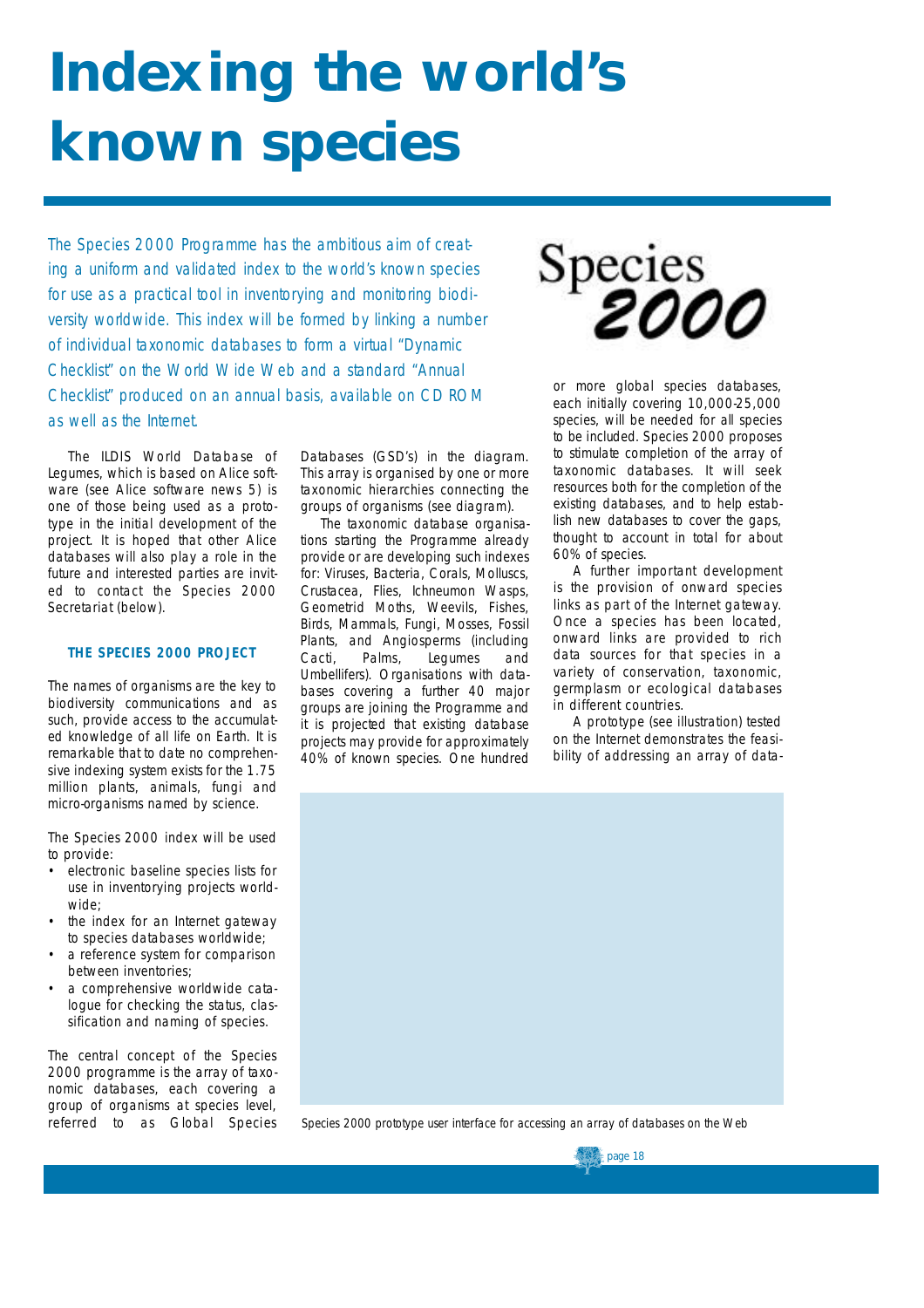bases in this way. Checklist elements of ILDIS LegumeWeb, Prokaryobase, FishBase and the Plant Fossil Record are accessed via a single interface. Development of the working system and technical work on interrelating existing databases is under way.

*Species 2000* is becoming a large international co-operative programme. It was established by the international scientific unions IUBS, CODATA and IUMS, subsequently endorsed by UNEP in its Biodiversity Work Programme 1996-1997, and associated with the Clearing House Mechanism of the UN Convention on Biological Diversity. It is now registered as a not-for-profit international organisation managed by a project team responsible to the participating databases.

Three partner programmes participating in *Species 2000* are: ETI's UNESCO/IOC *Register of Marine Organisms*; the North American *Integrated Taxonomic Information System* (ITIS) and the *Global Plant* *Checklist* of the International Organization for Plant Information *(IOPI - see separate article).*

## **ALICE DATABASES AND SPECIES 2000**

There are two modes in which Alice species databases are expected to participate in *Species 2000*. The role of ILDIS LegumeWeb as one of the GSD's in the primary array may be followed by other Alice-based taxon databases: for example the Royal Botanic Gardens Kew has Alicebased databases for the Palms and the Orchids. Secondly, we can envisage other Alice-based taxonomic databases such as those on crop cultivars, regional species inventories and ethnobotany being linked to Species 2000 in the secondary array by onward species links.

**Frank A. Bisby and Sue Tong**

*Webpage:* **in Europe: http://www.sp2000.org in Asia: http://www.japan.sp2000.org in North America: http://www.atcc.org/sp2000/**

### *Secretariat:*

**Species 2000 Secretariat, Centre for Plant Diversity and Systematics, School of Plant Sciences, University of Reading, Reading RG6 2AS, UK. Fax: +44 118 975 3676. Tel: +44 118 931 6466. Email: sp2000@sp2000.org**

### *Sponsors:*

**IUBS: International Union of Biological Sciences CODATA: ICSU Committee on Data in Science and Technology IUMS: International Union of Microbiological Societies**

## **Alternative Editions of the Alice System**

Alice Systems 2.1 and 3.0 are supplied as one of a number of alternative "editions". Each edition contains a different subset of the available programs, according to the needs of different types of user.

- The **Database Author's edition** is for those who build their own databases.
- The **End User's edition** provides 'read-only' access to Alice databases. Database authors can thus publish their databases (or subsets of them) electronically by distributing them with copies of the End user's edition, enabling colleagues to have controlled access to their data.
- The **Network Manager's edition** is for use by the network administrator in an institute where several users work with more than one Alice database.
- The **Database Administrator's edition** is for use by the data administrator in an institute, or collaborative projects where several users are working with Alice databases and aim to share their data, their procedures and common data standards.

| <b>EDITION</b>                     | Ace       |           | <b>Aview Aquery</b> | <b>Awrite Alice- Alex</b> | <b>Web</b>  |           | <b>Sam</b><br>Tool<br><b>Kit</b> | <b>Amie</b> | Db-       | Db-       | $Db-$<br>update admin unlock |
|------------------------------------|-----------|-----------|---------------------|---------------------------|-------------|-----------|----------------------------------|-------------|-----------|-----------|------------------------------|
| <b>Database</b><br>Author's        | $\bullet$ |           | $\bullet$           | $\bullet$                 |             | $\bullet$ |                                  | ٠           | $\bullet$ |           |                              |
| End User's                         |           | $\bullet$ | $\bullet$           |                           |             |           |                                  |             |           |           | ٠                            |
| <b>Network</b><br>Manager's        | $\bullet$ |           | $\bullet$           | $\bullet$                 |             | $\bullet$ |                                  | $\bullet$   | $\bullet$ | $\bullet$ |                              |
| <b>Database</b><br>Administrator's | $\bullet$ |           | $\bullet$           | $\bullet$                 | $\cdot$ (*) | $\bullet$ | $\cdot$ (*)                      | $\bullet$   | $\bullet$ | $\bullet$ |                              |

## Programs available with different Editions of System 2.1 or 3.0

(\*) This program is, as yet, unavailable for System 3.0.